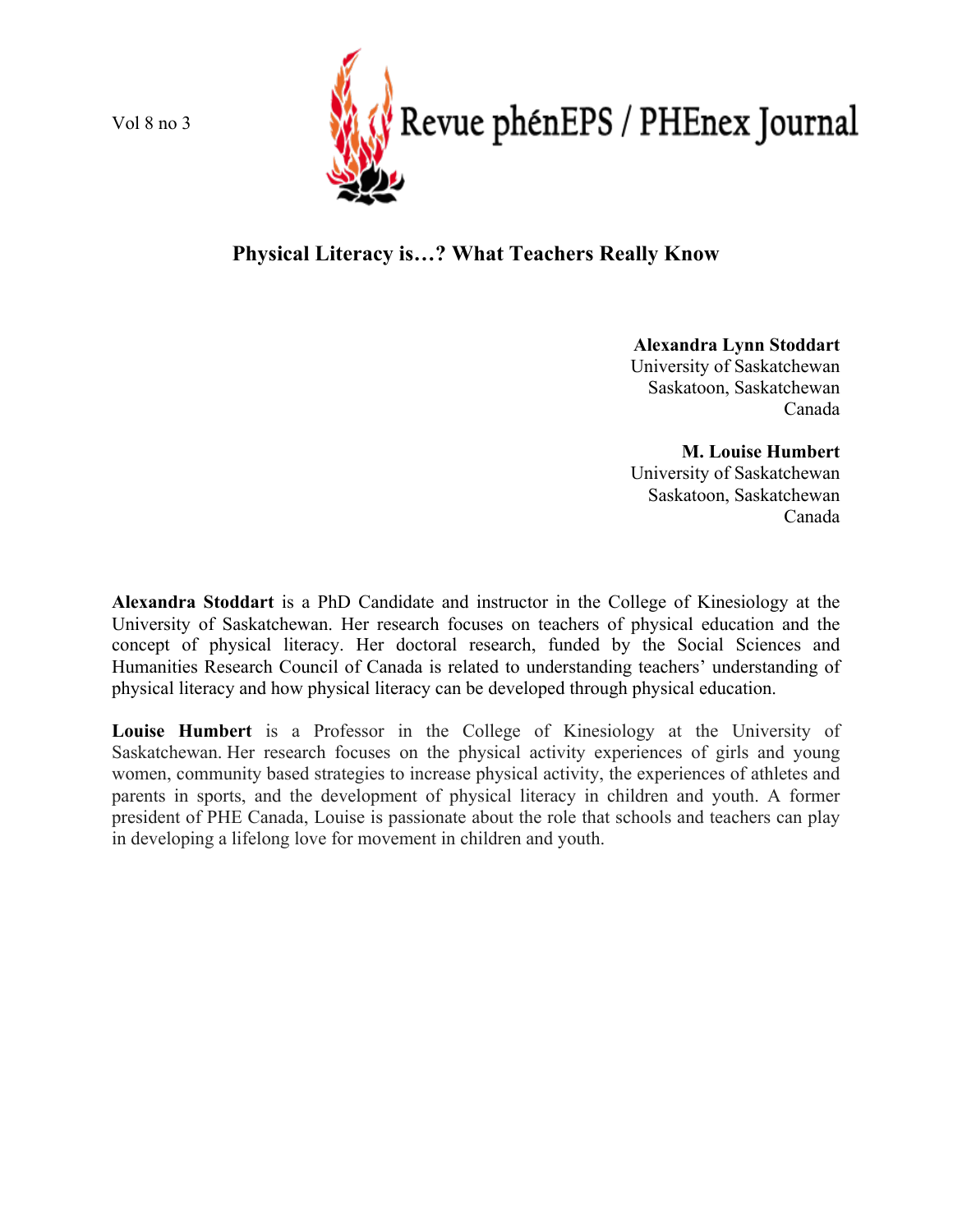# **Abstract**

Physical education has been identified as an opportune way to develop physical literacy, and Whitehead (2010) notes the crucial role teachers play in developing and fostering physical literacy. Due to the critical role that teachers play in the development of physical literacy it is important that they understand this concept. The purpose of this study was to explore what teachers of physical education understand about physical literacy. Teachers (N=106) in a Canadian province completed a questionnaire regarding their understanding of physical literacy and its implementation in physical education. Findings indicate a wide range of comprehension and confusion about how physical literacy is incorporated into instruction in the physical education curriculum. Ultimately, further work is required to alleviate confusion surrounding physical literacy so teachers can effectively help children develop physical literacy to be active over the lifespan.

Keywords: physical literacy, physical education, teachers, specialists, generalists

# **Résumé**

L'éducation physique est reconnue comme une discipline appropriée pour déveloper la littératie physique et Whitehead (2010) affirme que les enseignants ont un rôle crucial dans le développement de cette littératie. Étant donné ce rôle crucial des enseignants, il est important qu'ils / ells comprennent ce concept. Le but de cette étude est d'explorer la compréhension de ce concept démontrée par des enseignants d'éducation physique. Des enseignants (n=106) d'une province canadienne ont complété un questionnaire portant sur leur compréhension de la littératie physique et sur sa concrétisation en éducation physique. Les résultats révèlent des compréhensions très diverses et de la confusion sur les façons d'incorporer la littératie physique dans l'enseignement de l'éducation physique. Ultimement, un travail important sera exigé pour dissiper la confusion à propos du concept pour que les enseignants puissent aider les enfants à développer leur littératie physique et ainsi être actifs tout au long de leur vie.

Mots clés: littératie physique; education physique; enseignants specialistes; enseignants généralistes.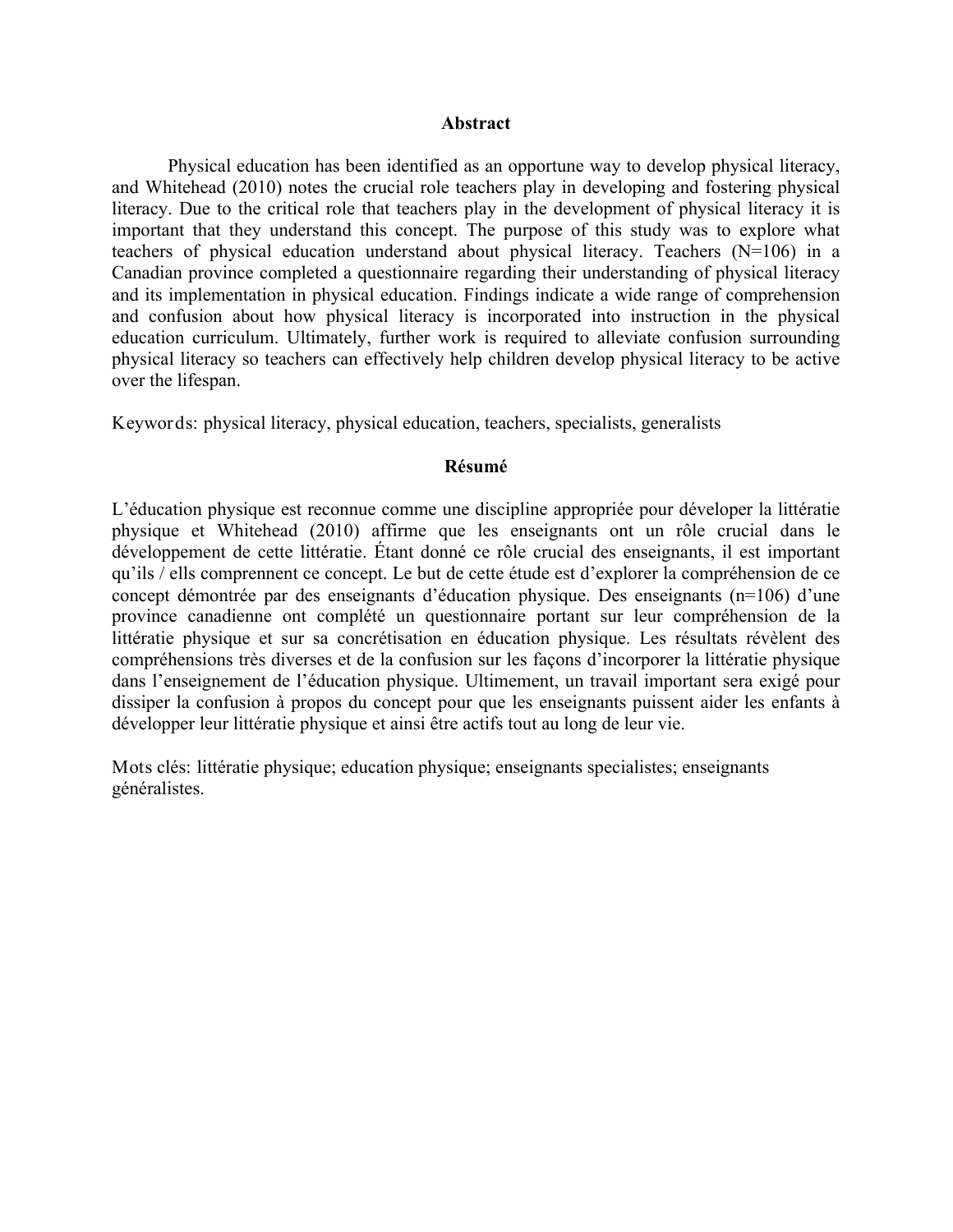# **Introduction**

Due to children's high levels of sedentary behavior, low levels of physical activity, and subsequently low levels of fitness, physical literacy has been identified as a possible approach to help children become more active (ParticipACTION, 2015). At present, little is known about teachers' understanding of physical literacy. Several authors (e.g. Stanec & Murray-Orr, 2011; Tristani & Fraser- Thomas, 2014) suggest that physical educators do not fully understand physical literacy. For example, Stanec and Murray-Orr (2011) found that classroom teachers considered themselves to be physically literate, however when the teachers were asked to elaborate, their explanations of physical literacy suggested that in fact they did not have a thorough comprehension of the concept. In addition, Stanec and Murray- Orr (2011) found that the teachers struggled to integrate physical literacy into the daily routine of the classroom. The intent of this current study was to learn about what practicing teachers in one Canadian province know and understand about the concept of physical literacy. In Canada, physical literacy is considered the foundation for lifelong participation in physical activity (CS4L, 2014). While Margaret Whitehead may have renewed the focus on physical literacy in the UK (2001, 2007, 2010), Canada has become one of the leading countries in the development of the concept. Physical literacy is about developing the whole person; mind and body as one. While the psychomotor learning domain is a widely recognized element of physical literacy, additional learning domains (affective and cognitive) are also represented in the concept, along with a behavioral element (ParticipACTION et al., 2015). It is clear that physical literacy is much more than physical competency.

Physical literacy is a concept that transcends multiple sectors and perhaps because of this, several definitions of the concept exist. Whitehead (2001, 2007, 2010) and the International Physical Literacy Association (IPLA) collaborated to create the 2015 Canadian Physical Literacy Consensus Statement that debuted at the International Physical Literacy Conference in Vancouver. This consensus statement identified four equally valued elements of physical literacy: (a) motivation and confidence, (b) physical competence, (c) knowledge and understanding, and (d) engagement in physical activities for life (ParticipACTION et al., 2015). All of these aspects must be considered when developing physical literacy, regardless of the context.

In Canada's sport sector, the Canadian Sport for Life organization defines an individual who has high physical literacy as one who can perform a wide variety of fundamental motor skills allowing them to participate in a range of activities, can interact competently and confidently with a range of environments, and values physical activity (CS4L, 2014; Higgs, Balyi, & Way, 2008). If an individual has a broad range of skills in and on water and air, as well as ice, snow, and land, these skills may increase opportunities to be more physically active in the present and over the lifespan (CS4L, 2014). While physical literacy is critical for people of all ages, Canadian Sport for Life (2014) identifies childhood as the optimum time to develop physical literacy. If a child is able to run, jump, and manipulate objects, they may be able to participate in a number of activities, regardless of age; conversely, if children are not physically literate, they may drop out of activity (Higgs et al., 2008).

Physical literacy has also been defined in the field of education, more specifically for the subject of physical education. The United Nations Educational, Scientific and Cultural Organization identifies physical literacy as the foundation of physical education programs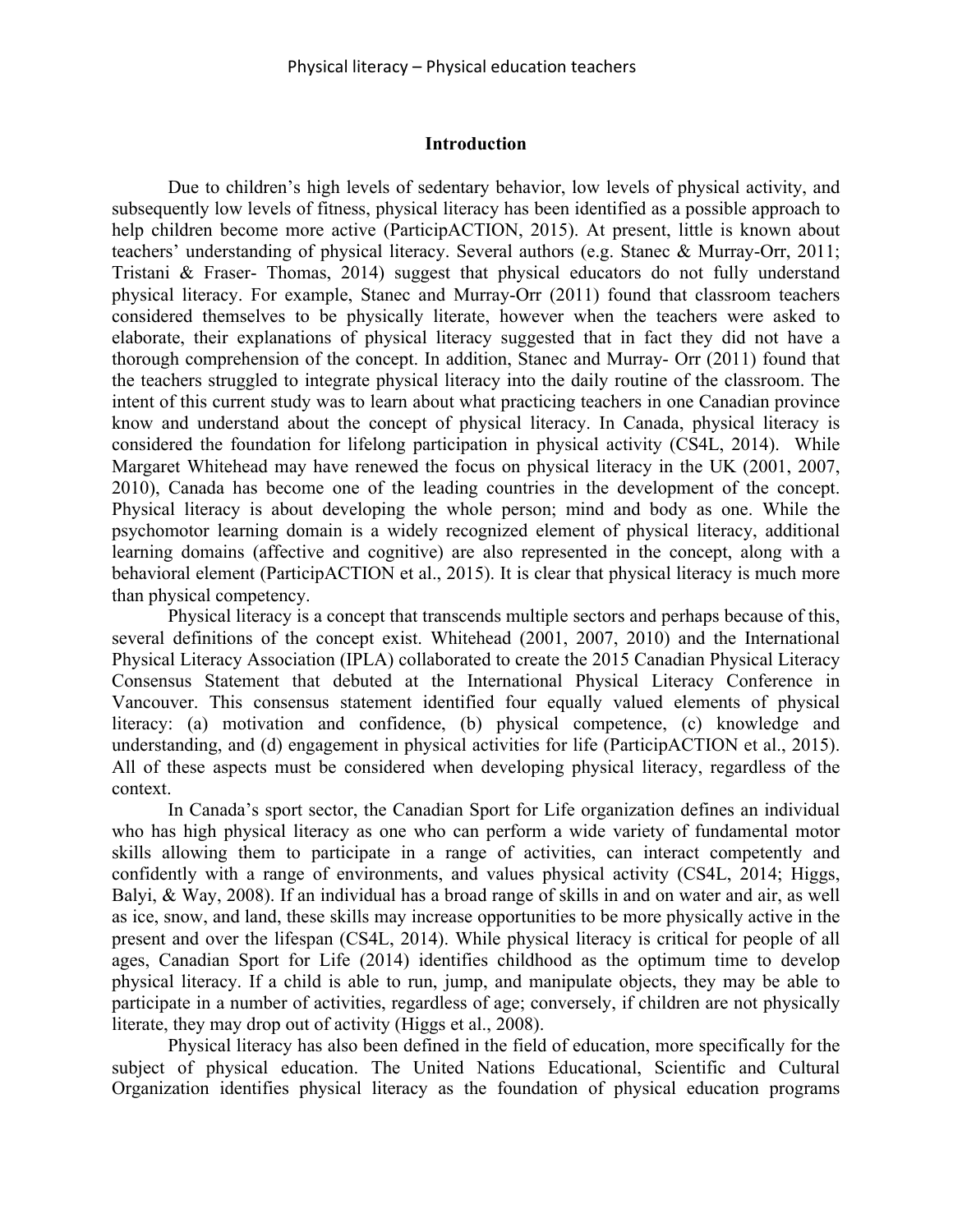(UNESCO, 2015). PHE Canada (N.D.) has its own definition of the concept: "Individuals who are physically literate move with competence and confidence in a wide variety of multiple environments that benefit the healthy development of the whole person". Because the PHE definition was created specifically for physical education, this physical literacy definition was used in this study. Several facets of physical literacy are incorporated within provincial curricula, and many provincial physical education curricula in Canada emphasize that students should become physically literate as a result of the curriculum being taught effectively (i.e. achieving grade specific standards, expectations, or outcomes) (Mandigo, Francis, Lodewyk, & Lopez, 2009). Though the curricula state that physical literacy is an expected outcome of physical education, this outcome can only be attained if teachers are teaching the curriculum effectively.

Due to the important role that schools play in the overall development of children, it is vital for teachers of physical education to understand physical literacy. If teachers possess knowledge in physical literacy, they can maximize opportunities to engage students in diverse ways. Because physical education programs can reach virtually all children, teachers play a pivotal role in not only developing physical literacy in their students, but also promoting awareness and understanding of the concept with other teachers, administration, and parents. To do so teachers need to be aware of the complexities of physical literacy. Physical literacy involves aspects from three learning domains: cognitive, affective, and psychomotor (Graham, Holt/Hale & Parker, 2013).

To fully comprehend physical literacy may be a difficult task, as some teachers may not be as well versed in physical education knowledge and material as others. Many studies have investigated the impact of specialists and generalists instructing physical education (Constantinides, Montalvo, & Silverman, 2013; Sallis et al., 1997; Wright, 2004). In Canada, a specialist physical education teacher refers to those teachers who have been certified to teach physical education (Stanec & Murray- Orr, 2011). Across Canada, physical education specialists appear more frequently at the high school level. These teachers have a degree in Physical Education or a similar topic (i.e. Kinesiology) in combination or along with an Education degree. Conversely, generalist teachers are typically elementary classroom teachers responsible for the instruction of all subjects. Previous research has indicated some generalist teachers are not adequately equipped to teach the physical education curriculum (Decorby, Halas, Dixon, Wintrup, & Janzen, 2005). The lack of generalist knowledge and confidence appears to be a common theme in physical education research (Cothran, Kulinna, & Garn, 2010; Jin, 2013; Morgan & Bourke, 2008). As only 39% of Canadian schools are reported to employ physical education specialists, the fact that generalist teachers may not be well equipped to teach physical education is concerning (Cameron, Craig, Coles, & Cragg, 2003). As both specialists and generalists teach physical education, all teachers have the potential to affect the physical literacy of their students.

The outcome of physical education is to develop physically literate individuals, and teachers play a key role in developing and fostering physical literacy (Whitehead, 2010). However, much confusion surrounds exactly how teachers should integrate physical literacy within their physical education classes.

Due to teachers' potential confusion with regards to physical literacy and physical education, it is important to understand what these teachers know and believe about the concept of physical literacy. A key question remains: what do teachers of physical education (both specialist and generalist) understand about physical literacy? This study provides some insight on teachers' understanding of the concept, how they implement physical literacy in their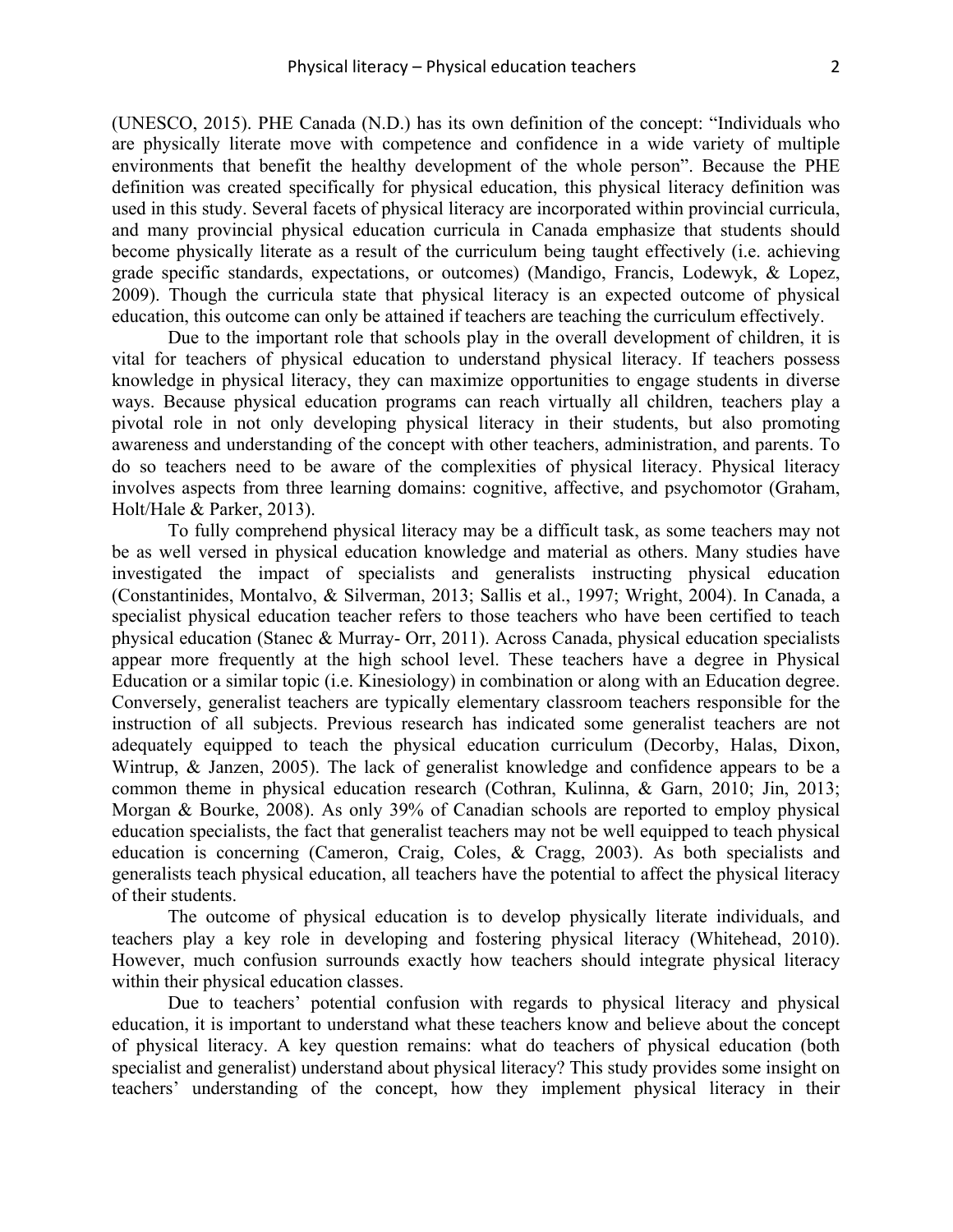gymnasiums, and what supports teachers require to develop their knowledge and understanding of physical literacy.

### **Method**

An exploratory questionnaire using mixed methods was administered to teachers of physical education in the province of Saskatchewan through the provincial physical education organization and word of mouth.

# **Questionnaire**

The authors of the manuscript, whose research specialization is curricular-based physical education, developed a questionnaire using the Fluid Survey platform. The authors have an extensive background in both physical education pedagogy and research. A knowledgeable panel of current physical educators reviewed the questionnaire to ensure content validity. After the review, modifications were made to the initial draft to ensure questions were clear and additional options to questions were added. Once changes were made the questionnaire was sent back to the panel for review and a pre-testing of the questionnaire design. After discussion and pre-testing the questionnaire in full, the panel came to a general consensus of the questionnaire's content validity. Once the panel came to a consensus, the questionnaire was administered.

The questionnaire (Appendix A) was composed of demographic information and both closed and open-ended questions about the concept of physical literacy. The questionnaire's structure was informed by other questionnaires and interview guides in the physical education literature (Morgan & Hansen, 2007; Stanec & Murray-Orr, 2011). Demographic information included gender, age, years of teaching, grades currently teaching, educational background, and the teachers' current teaching assignment.

Open-ended questions inquired about the definition of physical literacy, how the participants' instruction developed physical literacy in their physical education classes, how the provincial curriculum addressed physical literacy, whether parents spoke to them about physical literacy, and community initiatives. Closed-ended questions asked about resources and barriers participants faced when developing physical literacy in physical education classes. Participants also had the opportunity to pose questions regarding physical literacy.

After answering the first question "What does physical literacy mean to you?" participants were shown the PHE Canada definition of physical literacy (PHE Canada, N.D.). This was to ensure participants had a comprehensive and accurate definition of physical literacy in order to complete the remainder of the survey.

# **Participants**

The questionnaire was designed for teachers of physical education in the province of Saskatchewan. This included administrators, specialists, generalists, high school teachers, and elementary teachers. The respondents included those who currently taught physical education and those who had previously taught physical education. By allowing a broader participant pool, researchers anticipated a wider base of knowledge from all of those who could develop or support physical literacy in schools.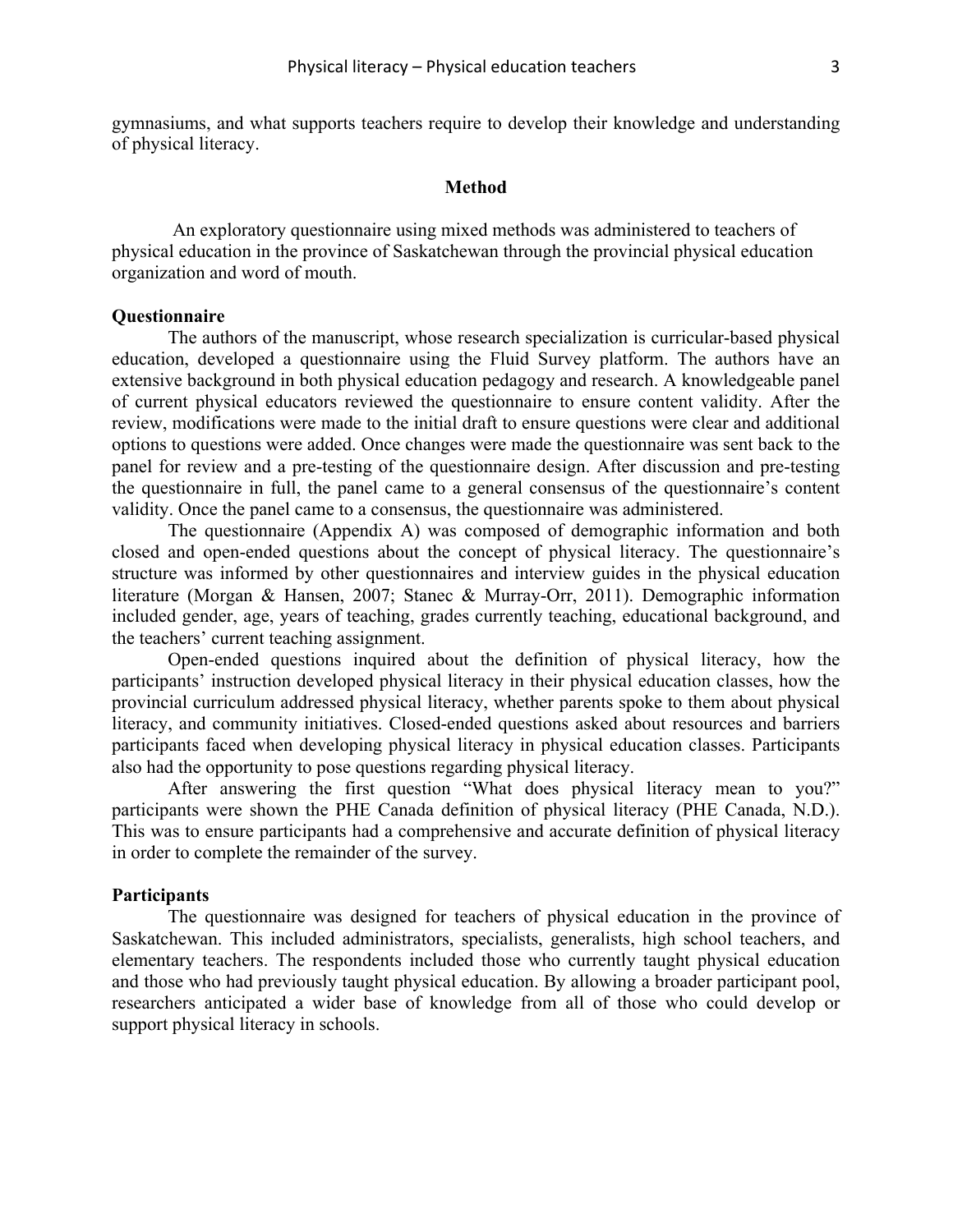# **Participant Demographics**

Fifty-one individuals identified as male and 55 individuals identified as female. With regards to years of teaching experience, the largest group of participants (34%) reported teaching for zero to five years, with the next largest group of participants (19%) having taught for 26 or more years. The remaining participants had between eleven to twenty-five years of teaching experience. About 40% of participants taught at an elementary school level, while half of participants taught either at a high school or a combination of elementary and high school levels. For educational background, two thirds of participants had a Bachelor of Education with a Major in Physical Education. Participants could select all degrees that applied to their experience; some selected multiple degrees (i.e. B.Ed. Major in Physical Education and Bachelor of Science in Kinesiology). Participants also identified the physical education context in their school; about half of the participants in this study identified having a full-time specialist in their school.

### **Procedure**

Following institutional ethical approval, the questionnaire was distributed through the membership and networks of the Saskatchewan Physical Education Association (SPEA). SPEA is a provincial non-profit incorporated organization that provides quality leadership, advocacy, and resources for physical education and wellness professionals (SPEA, 2015). The questionnaire was also promoted though Twitter and other social media to expand reach to teachers who were not SPEA members. The survey was live for two months.

# **Response Rates**

Overall there were 106 valid responses out of 157 total responses. Responses with only consent (i.e. yes to consent and no demographics or questions answered), no to consent, or only demographic questions answered were excluded from the total responses thus leaving 106 valid survey responses. Of these 106 valid survey responses, 61 were 100% completed. Forty-five of the 106 responses answered the majority of questions. These 45 responses were included because they provided responses to the questions, and unanswered questions may have been an indication of a lack of knowledge and comprehension regarding the topic of physical literacy.

#### **Data Analysis**

Qualitative and quantitative data were collected in parallel, analyzed separately, and then merged (Creswell & Plano Clark, 2011). Collecting both quantitative and qualitative data brought greater insight into the research question than could be obtained by either type of data separately.

Quantitative data was entered into SPSS Version 23 and analyzed using chi-square analyses and frequency counts (Vincent & Weir, 2012). Chi-square analyses determined if a relationship existed between the teacher (specialist or generalist) and their understanding of physical literacy, and if a relationship existed between teachers' years of experience and their understanding of physical literacy. Frequency counts were used for closed-ended questions on resources and barriers.

Qualitative data was used to explore participants' knowledge of physical literacy and its relationship to physical education. Thematic analysis was conducted in an inductive manner with the data aligning into themes instead of trying to fit the data into a predetermined coding frame (Creswell, 2014, p. 195-200). Thematic analyses were completed for each response to the openended questions. Once data was separated by the open-ended questions from each participant,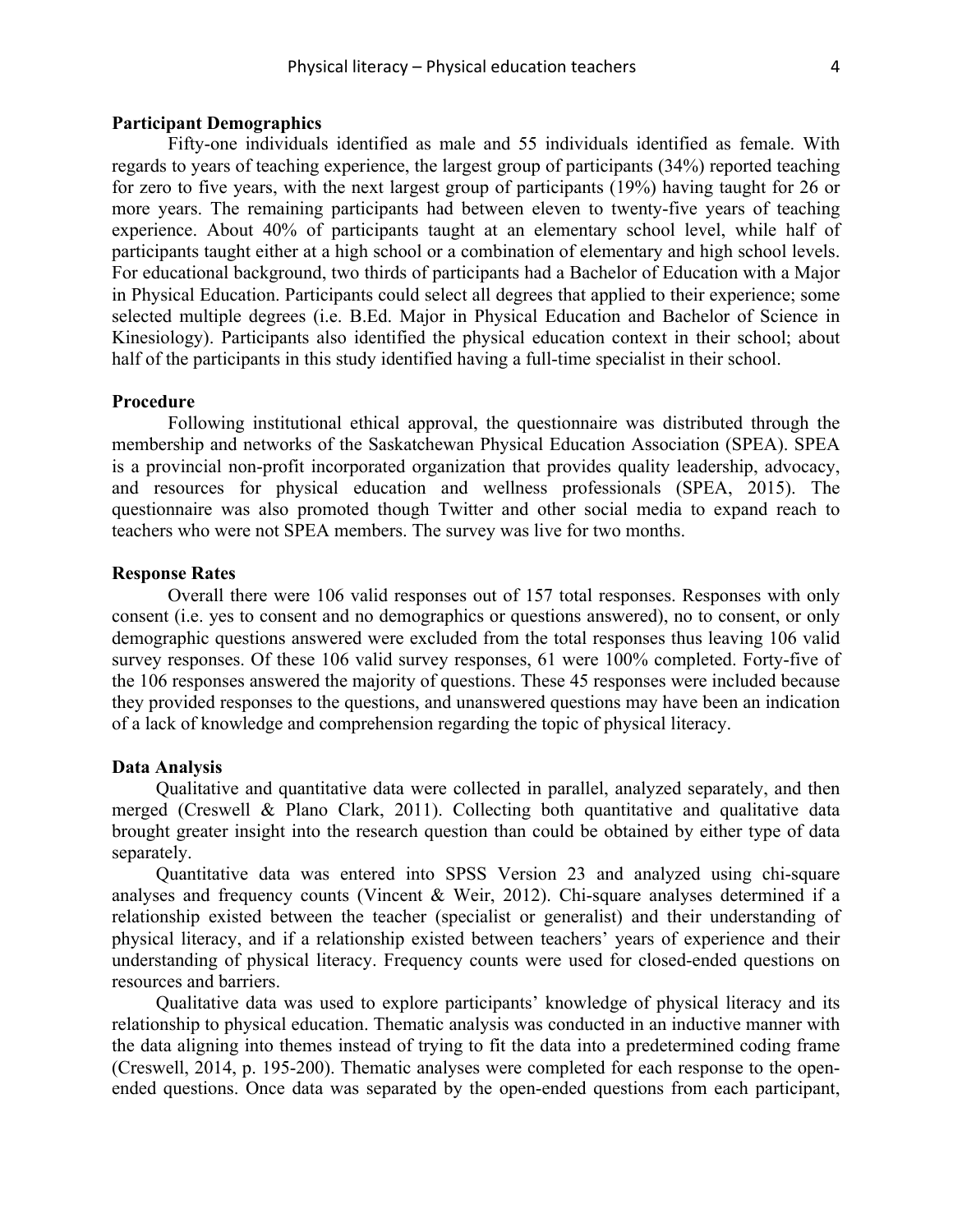initial codes were generated from the data. The initial codes were then used to form lowerordered categories, which were then categorized into themes. The second author checked the responses to ensure they fell into the appropriate themes.

For the open-ended question about the definition of physical literacy, components of the PHE Canada (N.D.) definition were used to help build relationships from lower-ordered categories into themes. For example, if participants discussed mastering fundamental movement skills or performing movement skills, these initial codes would be used to form the lowerordered category of physical competency.

# **Results**

Though both qualitative and quantitative data were collected in parallel through the questionnaire, the two types of data were analyzed separately. The quantitative findings are presented first, followed by the qualitative findings.

# **Quantitative Analyses**

**Specialist/generalist and understanding of physical literacy**. A chi-square test of independence was performed, and no relationship was found between specialist and generalist and their knowledge of physical literacy (full understanding, partial understanding, no understanding). The relationship between these variables was not significant,  $X^2$  (2, N = 91) =  $.356, p = .837.$ 

**Years of teaching experience and understanding of physical literacy.** A chi-square test of independence was performed and a significant relationship was found between the years of teaching experience and knowledge of physical literacy. The relationship between these variables was significant,  $X^2$  (2, N = 104) = 8.743, p = .013. The participants with 0 to 15 years of teaching experience had a greater grasp of physical literacy than those with 16 to 30 years of experience.

**Resources and barriers.** When asked about the resources needed to develop physical literacy, approximately 30% of the participants selected all of the predefined options apart from "other" (lesson plans, activities, professional development, assessment tools, online resources, and video demonstrations) (Appendix A, Question 10). Ten percent of participants did not answer this question, and the remaining participants selected different combinations of the predefined options.

Participants were also asked how they accessed physical literacy resources. The following sources were independently listed, however participants could select more than one option: Physical and Health Education (PHE) Canada, the participants' school division, SPEA, and "other" (Appendix A, Question 11). Most participants selected a combination of these sources. Some participants clarified the "other" option and answers ranged from internet websites such as Growing Young Movers (N.D.), Twitter, YouTube, and SHAPE America, to speaking with colleagues and the Saskatchewan curriculum.

In addition, participants were asked about the barriers they faced in developing physical literacy in their physical education classes (Appendix A, Question 12). Participants identified the following as the top barriers with the most selected barrier appearing first: appropriate and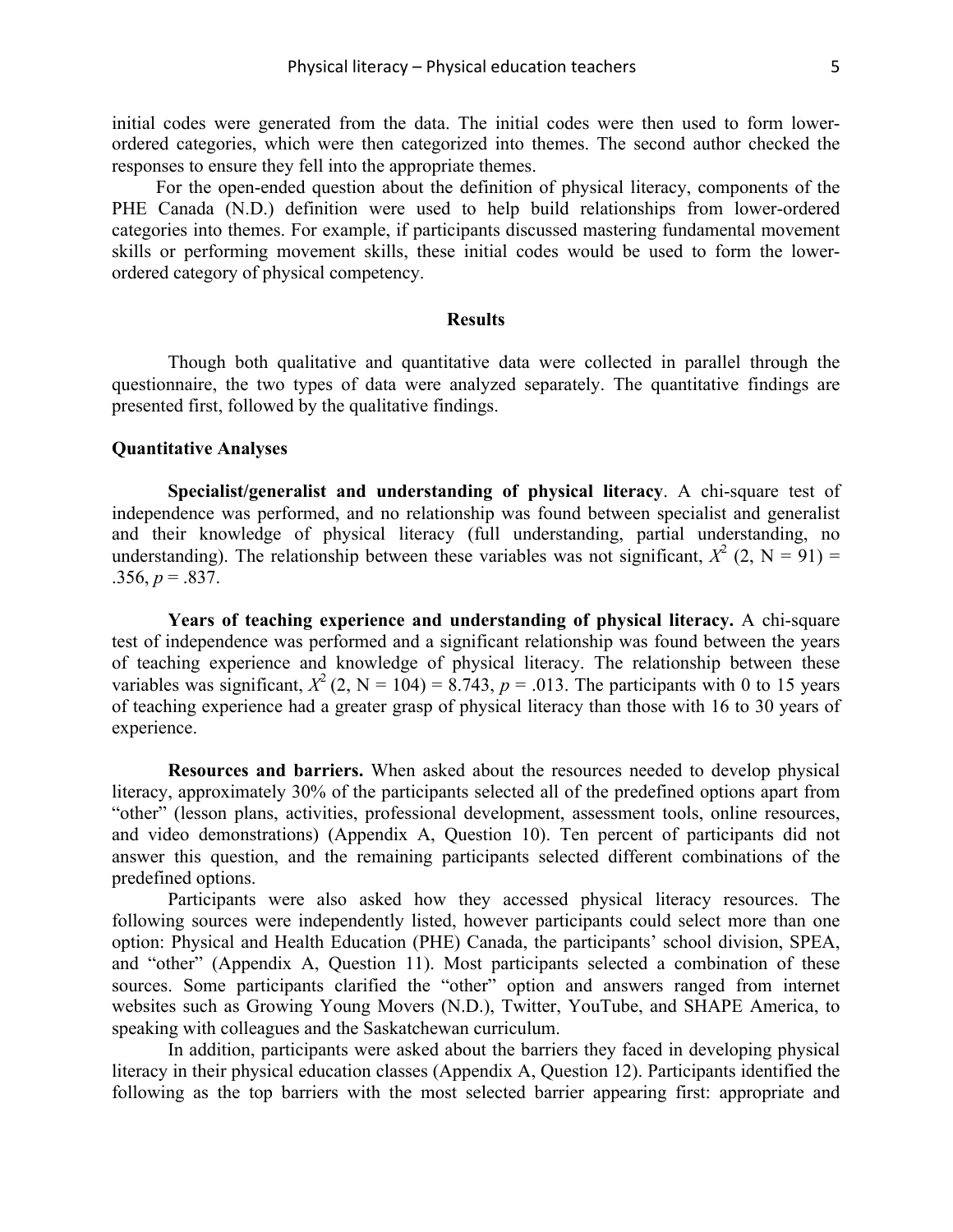sufficient equipment, time to prepare to teach physical education, time for physical education classes, and school division support for physical education. The least selected barrier was that the concept of physical literacy was unclear.

# **Qualitative Analyses: Themes**

This portion of the study refers to the data from the survey's open-ended questions (Appendix A, Questions 8-9, 13-15). The themes for each finding are grouped under the content of each open-ended question.

**The definition of physical literacy.** One hundred and four participants answered the question "What does physical literacy mean to you?" Participants' responses were organized into three major themes: (a) comprehensive physical literacy knowledge, (b) physical competence, and (c) literacy.

The first theme generated from this question was identified as "comprehensive physical literacy knowledge." Thirty-three participants provided responses that included several components of physical literacy: movement vocabulary, confidence and competence, valuing activity and/or movement, diversity in activities and/or environment, long term/life span, physical proficiency or competence, motivation, and development of the whole person. These components were part of or related to the PHE Canada (N.D.) definition. Participant 117's response below discusses several components of physical literacy.

Being able to understand and demonstrate the skills and strategies necessary to physically move about our environments, in a confident and safe manner, and be able to apply similar movements in different environments. Being physically literate means you understand how your body moves and how that movement can maintain or improve your overall health.

The above response suggests a thorough understanding of the concept and was typical for responses categorized into this theme. A large difference in understanding physical literacy was observed between responses with multiple components of physical literacy identified compared to responses categorized within the second theme.

The second theme generated from the responses to the question included a focus on "physical competence." A partial understanding of the concept of physical literacy was evident in many participants' responses. About 60% of participants only spoke about the physical competence element of physical literacy. For example, participants may have only discussed the importance of fundamental movement skills, without identifying any other components of physical literacy. One participant discussed the "application of fundamental movement skills to all types of movements" (Participant 16).

A small percentage (8%) of participants showed little to no evidence of understanding the concept of physical literacy. These participants' spoke about a focus on the traditional "literacy" aspect of the term physical literacy.

Physical literacy means working on academics, such as Math or Reading, while moving the body by balancing, or moving in various other ways at the same time.

A student can walk a balance beam while looking at sight words or letters as he/she is walking and trying to balance at the same time. (Participant 84)

These responses did not match with any definition of physical literacy and responses did not include any components of physical literacy.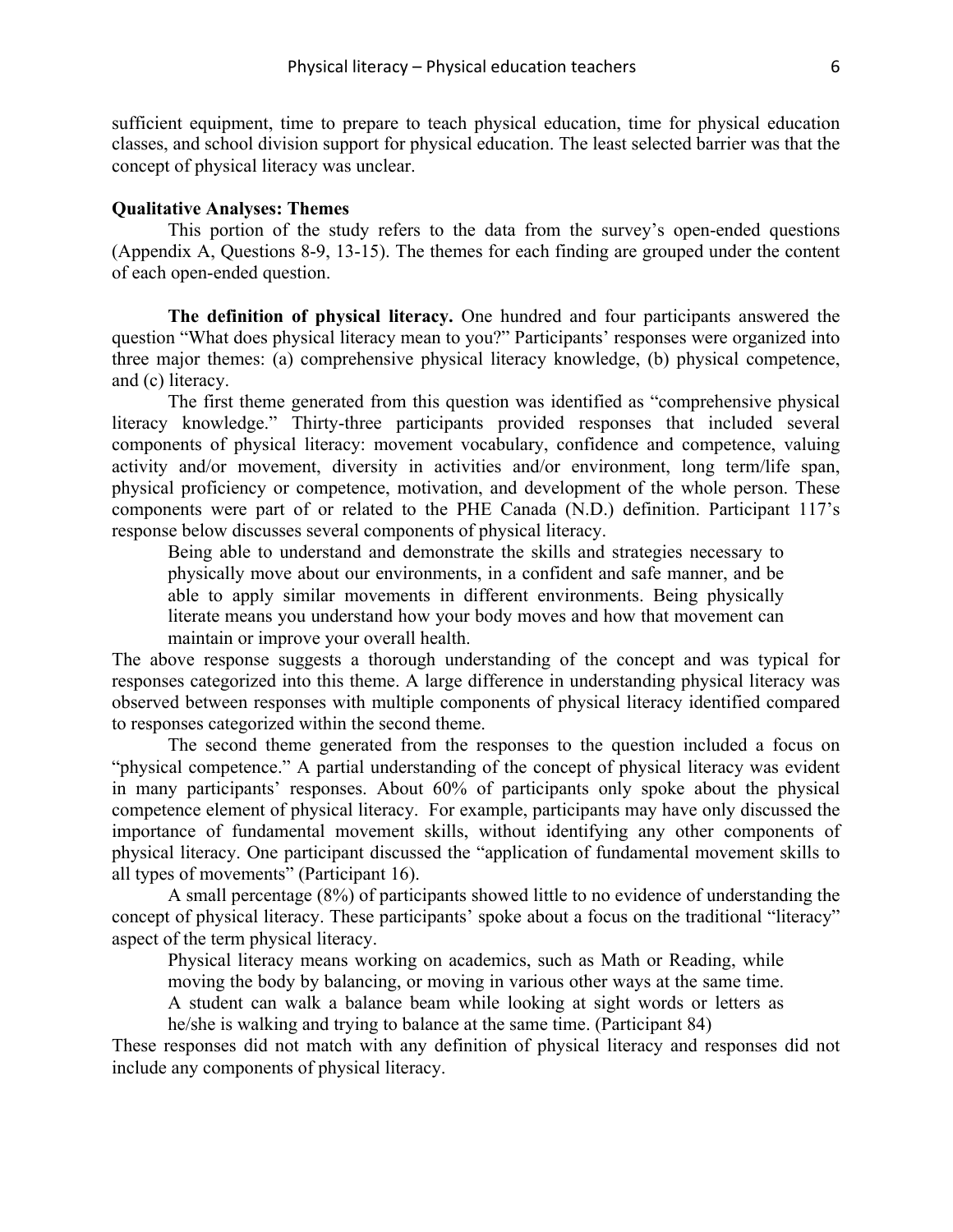# **Daily instructional practice and the development of physical literacy in physical education.**

Five themes were generated from this open-ended question about instructional practice and physical literacy. These themes included: content: the what of physical education, pedagogy: the how of physical education, affective domain development, using the curriculum, and skill transfer. The first two themes accounted for about 70% of participants and will be discussed below. The majority of participants discussed components relating to content and pedagogy. Graham et al. (2013) differentiate between content, what to teach, and pedagogy, the how to teach or the teaching process.

Fifty-four percent of participant responses fell under the first theme of "content: the what of physical education" as the major tool to help develop physical literacy during physical education. Individuals identified the use of movement vocabulary, fundamental movement skills, movement patterns, and active participation. The majority of participants indicated using a wide variety of activities and multiple environments to develop physical literacy in their classes:

Students are exposed to a variety of activities and sports that promote balance, coordination, throwing, kicking, catching. We do a number of stations and circuits where students each day are able to participate in a number of movements. (Participant 34)

A second theme was "pedagogy: the how in physical education." Responses in this theme included the use of specific teaching models, clear concise instructions, and the use of progressions to teach skills. In addition, participants also spoke about using small-sided games, creating a safe learning environment and using feedback throughout the class. Participants frequently described the teaching strategies they used to develop physical literacy during physical education classes.

Most of my instruction in the gym is based on high repetitions with lots of success and low levels of failure. These way students are able to gain confidence in their actions and self-teach and adjust their motions in order to be most effective. (Participant 102)

**Provincial curriculum setting the stage for physical literacy development.**  Participants were asked if the current provincial physical education curriculum addressed physical literacy. If participants answered yes, they were asked to provide specific examples. About 60% of participants felt the provincial curriculum did address physical literacy. Three themes were generated from these responses.

The first theme was "concern about the curriculum*.*" Numerous participants discussed that the curriculum was unclear and outdated, and in particular that the high school physical education courses were outdated. Participant 39 explained, "yes, I believe the curriculum does support physical literacy. Each grade builds on the previous one. Grade 7-9. Wellness 10 also supports [physical literacy]. However, PE 20 and 30 are outdated." Teachers, regardless of level (i.e. elementary or high school) also perceived the curriculum as quite vague:

I believe the current Saskatchewan curriculum for physical education does address physical literacy. However, like every curriculum it can be wordy and unclear. It would be great if the curriculum was written in grade appropriate language so that it could be used as a communication tool with students and parents. (Participant 50)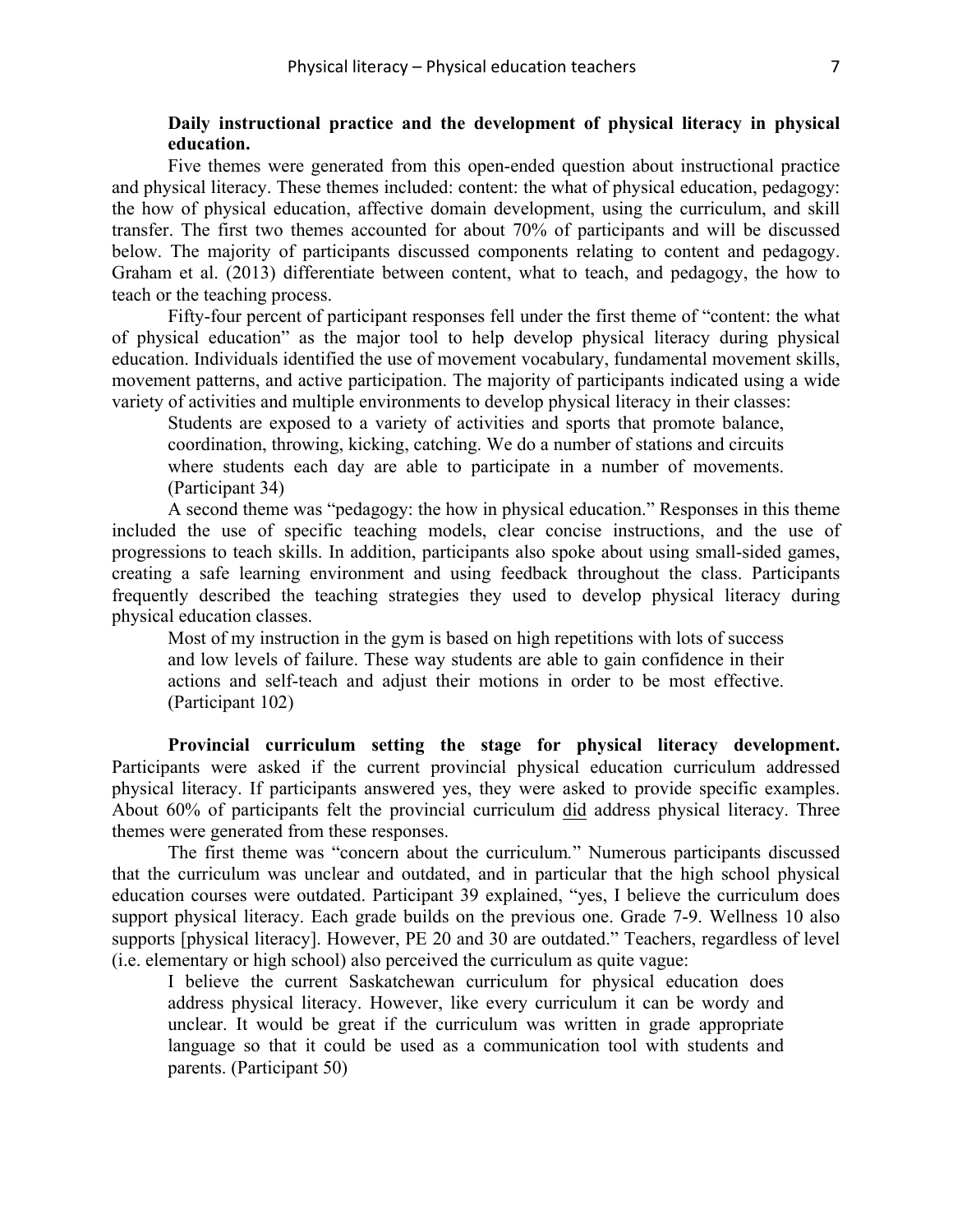A second theme related to the physical education curriculum was that the curriculum provides "basics and a baseline." Many participants conveyed that all of the aspects of physical literacy were already identified in the curriculum in one form or another. One teacher expressed the curriculum must be taught effectively to develop physical literacy:

Yes the outcomes and indicators would definitely result in physical literacy if they were provided to students effectively and assessed properly. Assessment is a struggle when you have so little time already to get students moving. We have 3- 30-minute periods each week. (Participant 42)

Participants believed that by understanding and following the curriculum, teachers would be well on their way to developing physically literate students. Participant 61 agreed that the curriculum developed physical literacy: "Yes it does. Our current curriculum was created with a PL lens and gives us plenty of opportunities to address PL in our classes." Participants valued the curriculum as a beneficial base from which to start developing physical literacy.

Lastly, a third theme emerged from the data of participants who believed the curriculum did address physical literacy. This third theme was "yearning for more." Participants desired specific things that the current curriculum did not include such as lesson plans. Even those with many years of experience discussed the need for specifics that the curriculum was lacking. A teacher with 26 years of experience mentioned, "yes, I find it [the curriculum] matches the movement vocabulary of physical literacy very well. I think it would be helpful to have some lesson plans as exemplars to give more examples and ideas." Unpacking the curriculum with professional development type of supports was another opportunity that teachers longed for. A teacher with 13 years of experience discussed needing help in learning how to teach the curriculum, "yes, I believe the current Physical Education curriculum does support physical literacy. However, the curriculum could/should be supported by more available resources/workshops."

**Parents and physical literacy.** When participants were asked if parents discussed physical literacy with them, 75% reported parents never mentioned physical literacy, while approximately 10% reported parents did discuss physical literacy with them. About 15% of participants did not answer this question. The participants that stated parents did talk to them about the concept frequently gave examples that did not refer to physical literacy such as: "Physical activities that will help with academics" (Participant 81).

**Community initiatives developing physical literacy.** Participants were asked if they were aware of any community initiatives that promoted physical literacy. Almost 40% of participants chose not to answer this question. Approximately one- quarter of the participants indicated they were not aware of any community initiatives or that their community did not have any community initiatives in place.

Some participants did identify community initiatives. About 15% of participants identified Saskatchewan *in motion* as a community initiative that promoted physical literacy. Ten percent spoke about sports promoting physical literacy. Seventeen participants (16%) either did not mention a particular community initiative or they did not provide answers applicable to the question.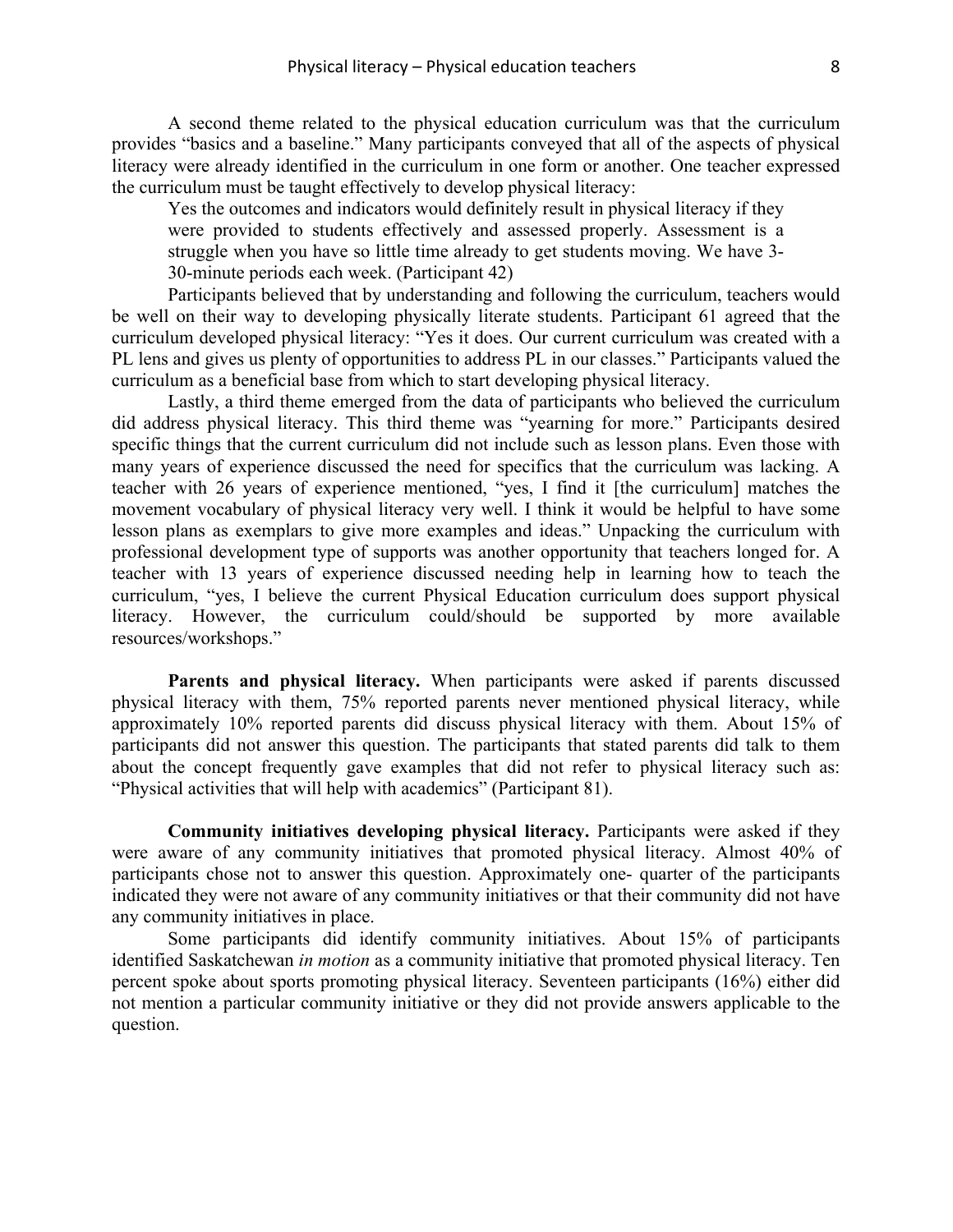# **Discussion**

The purpose of the current study was to explore what teachers of physical education understood about the concept of physical literacy. These findings provide an exploratory snapshot of their understanding.

Research has shown that physical education specialists have higher levels of enjoyment, confidence, and knowledge in teaching physical education (Decorby et al., 2005). However, research has also shown classroom teachers can provide effective instruction in physical education with the right support (Faucette, Nugent, Sallis, & McKenzie, 2002; Sallis et al., 1997). Results from this study showed there was no significant difference between specialists and generalists and their respective understanding of physical literacy. These findings suggest that more support is needed for all kinds of teachers (i.e. both specialists and generalists) to learn about and integrate physical literacy into their physical education classes.

A significant difference was found between the participants' years of teaching experience and the understanding of the concept of physical literacy. Participants with 0 to 15 years of experience were more likely to have a full or partial understanding of physical literacy than participants with 16 to 30 years of teaching experience. This may indicate (a) that current physical education teacher education [PETE] programs are adequately preparing teachers regarding the topic of physical literacy, or perhaps teachers with less experience are attending more professional development opportunities where physical literacy education is occurring. An example of work in the area of PETE is a new Bachelor of Health and Physical Education degree specializing in Physical Literacy offered at Mount Royal University (Mount Royal, N.D.). Although teacher preparation programs may be focusing on physical literacy in physical education, continuing professional development for teachers is needed. With regards to professional development, some literature has shown that professional development for physical education teachers is lacking: few opportunities exist for physical education specific professional development or the professional development that does exist is poor (Armour & Yelling, 2004; O'Sullivan, 2006; Souza, 2015). Although we speculated above that teachers might be attending more professional development opportunities, the literature suggests otherwise. Future work is required to understand how teachers are gaining their physical literacy understanding. While teachers with less experience were more likely to have full or partial understanding of physical literacy, overall the majority of teachers who participated in this study had a partial understanding of physical literacy. Opportunities for continuing physical education specific professional development are desired by teachers (Armour & Duncombe, 2004; Stanec & Murray-Orr, 2011). While teacher preparation and professional development may be a start, both need to be fostered in order to provide maximum support for teachers.

The results also indicate there was a great range of understanding of the definition of physical literacy. This is consistent with the literature, especially considering the multiple definitions of physical literacy (Aspen Institute, 2015; CS4L, 2014; ParticipACTION, 2015; Roetert & Jefferies, 2014; Whitehead, 2010). McCaffery and Singleton (2013) discuss not only a few of the popular Canadian definitions of physical literacy, but also the issue of various sectors transitioning the philosophical underpinnings of Whitehead's definition of physical literacy into definitions without the same monist belief. The majority of the teachers in this study did not understand the concept of physical literacy. This may not have been a result of confusion over definitions, but a lack of understanding of the concept.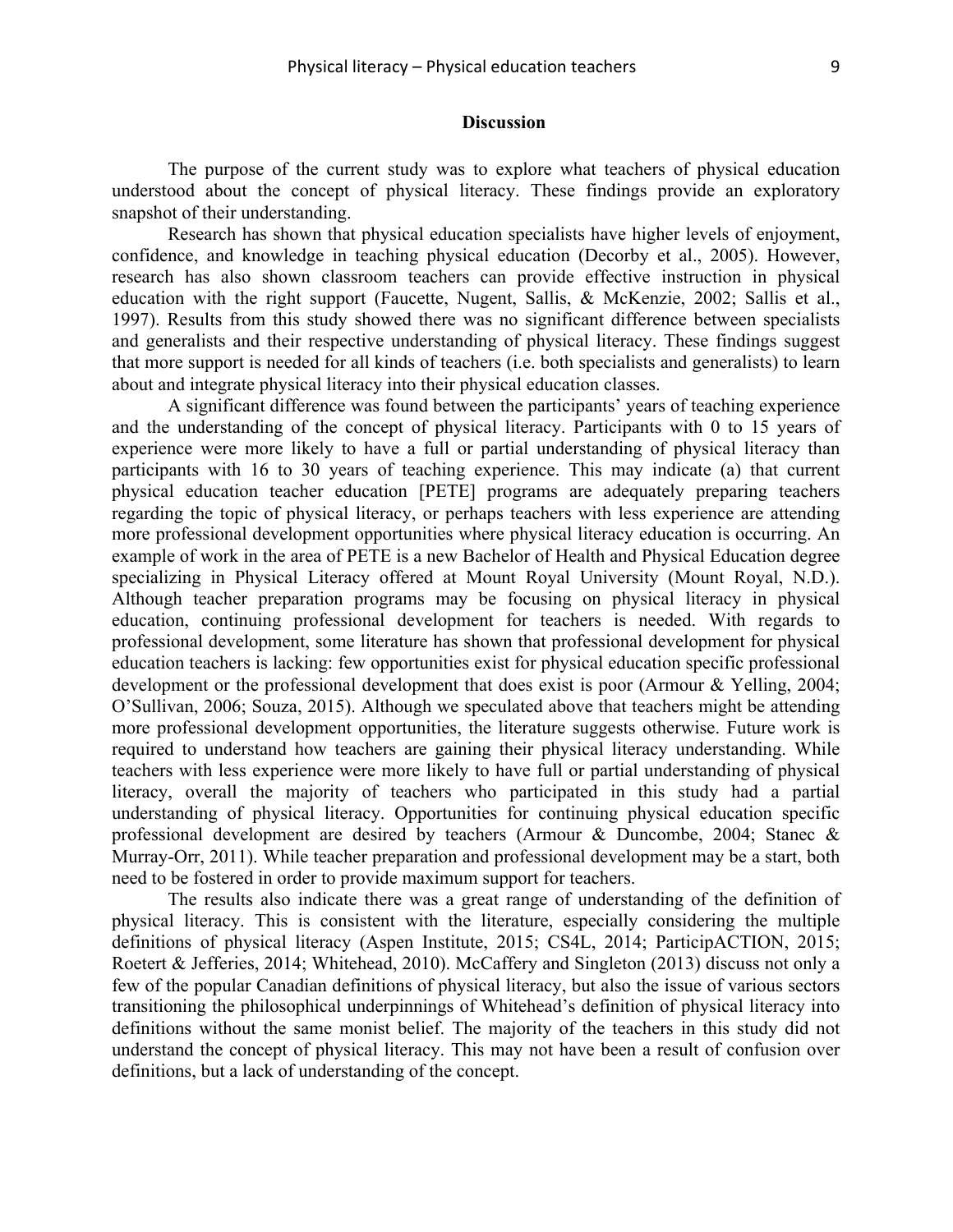The creation of Canada's physical literacy consensus statement sought to help clarify discrepancies about the concept of physical literacy and provide a common definition (ParticipACTION et al., 2015). Within this definition, physical literacy is comprised of four essential elements: motivation and confidence, physical competence, knowledge and understanding, and engagement in physical activities for life (ParticipACTION et al., 2015). At the time of this study, the Canadian physical literacy consensus statement had not been created. In this current study, almost 60% of participants focused on the physical competence aspect of physical literacy. To demonstrate a comprehensive understanding of physical literacy, participants were required to identify several components of physical literacy. Only 31% of participants could clearly articulate the concept of physical literacy. This demonstrates the need to better support teachers in their understanding of physical literacy in order to impact their students' development. These results also identify the importance for all elements of physical literacy to be equally valued during instruction. By excluding the other elements of physical literacy, physical literacy narrows to become the development of fundamental motor skills.

There has also been wide debate questioning whether the term "physical literacy" is the appropriate term to be used for this concept in an educational setting (Lounsbery & McKenzie, 2015). Perhaps the term itself contributes to the misunderstanding of some teachers who have been instructed by school boards to focus on "literacy" as solely reading and writing. By promoting the concept of physical literacy, perhaps teachers will begin to expand notions about what "literacy" can include.

Similar to the previous question on the definition of physical literacy, there was a wide range of responses with regard to how instruction in physical education can develop physical literacy. The majority of participants identified the physical education lesson content as the means for developing physical literacy in their classrooms. A wide variety of activities and environments were discussed frequently in these responses. Other teachers had never considered this issue, while some spoke to different teaching models, breaking down skills, and creating a safe learning environment to build confidence and competence.

Five themes were generated through participant responses about how instruction in physical education could develop physical literacy. The themes generated from this question highlight some of the essential components of physical education: content, pedagogy, the affective domain development, curriculum, and skill transfer. All of the learning domains were identified in the responses: cognitive, psychomotor, and affective, which may suggest teachers are integrating all elements of physical literacy, but are unaware of it. While it is favorable that participants discussed these critical components of physical education, it is somewhat concerning that most participants isolated only one component, i.e. response only spoke to the theme of "content," without including other themes. Development of the whole person is a critical aspect of physical literacy (Whitehead, 2010); it is important teachers are aware that to develop physical literacy all of these components of physical education need to be involved.

Many participants identified a need for a variety of physical literacy resources. Participants desired lesson plans, activities, professional development, assessment tools, online resources and video demonstrations. While some resources are available through online resources as Active for Life (2015), PHE Canada, Growing Young Movers (N.D.), and Canadian Sport for Life, numerous participants seemed to be unaware of these resources. Conversely, when participants were asked about where they accessed physical literacy resources, many individuals identified they used the PHE Canada website, the SPEA (the provincial organization) website, their school division, and other online websites. It would appear that despite resources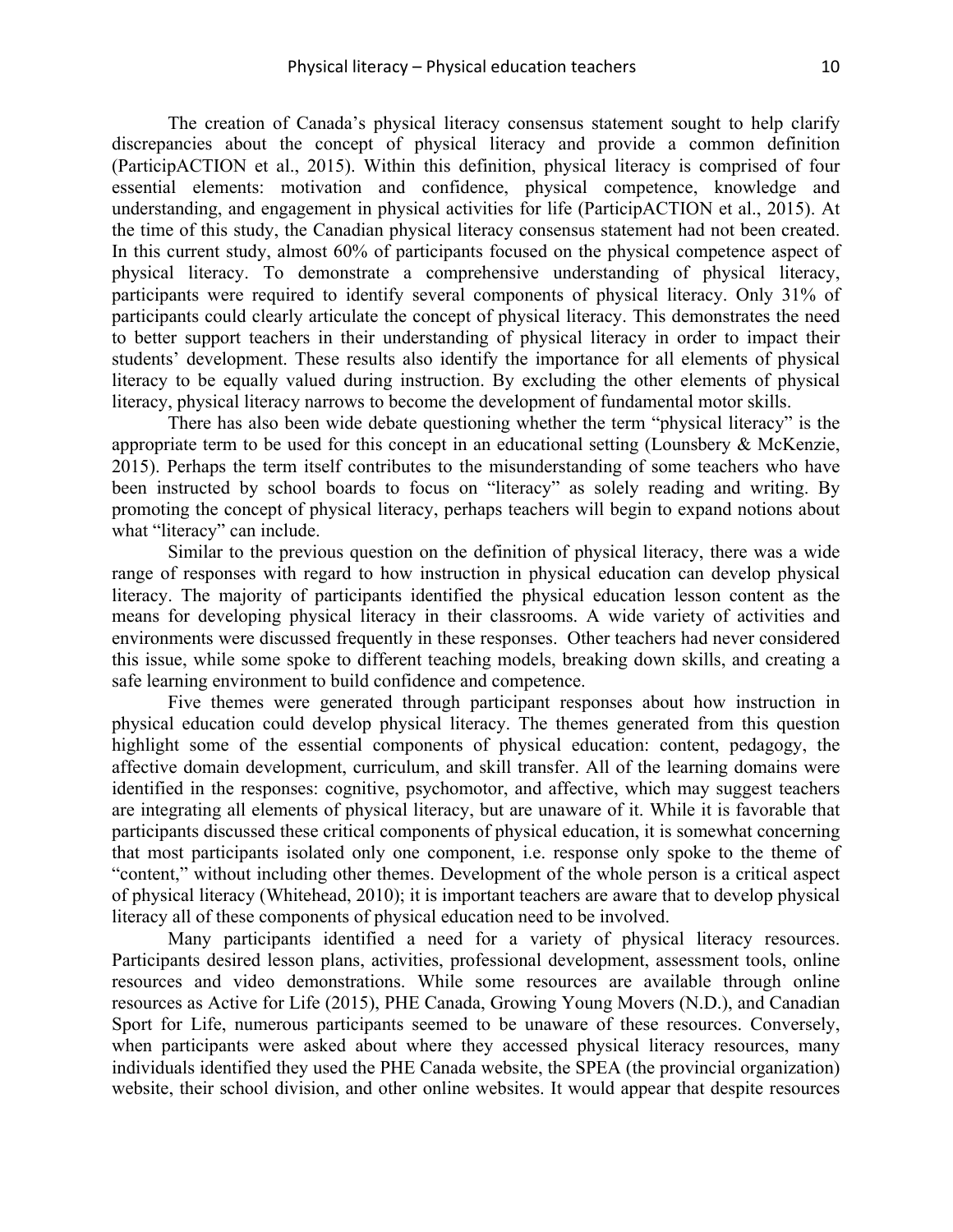existing and that participants are in fact accessing the locations where the resources are housed, participants are still at a loss for resources. Similar to the multiple definitions of physical literacy, perhaps this is due to the fact that there is no "gold standard" for physical literacy resources and assessments (Giblin, Collins, & Button, 2014). Despite the existence of resources, it appears as though teachers' needs for physical literacy resources are not being met.

When asked about barriers to developing physical literacy, participants identified issues that are well known within the subject of physical education, such as "time for physical education classes" and "appropriate and sufficient equipment" (Middlemass Strampel et al., 2014; O'Sullivan, 2006). A lack of opportunity for professional development was also high on the list of barriers. This was also discussed in responses noting the need for professional development.

Interestingly enough, only 10% of participants selected the "concept of physical literacy is unclear" as a barrier to developing physical literacy. This was the least selected barrier option by participants. This highlights two issues. The first being that barriers to physical education overall as a subject in school are still prevalent because the majority of choices selected by participants referred to "time for physical education classes" and "appropriate and sufficient equipment." The second relates back to confusion surrounding physical literacy as a concept. This study's results demonstrate most participants only have a partial understanding of physical literacy. Herein lies a problem. Teachers believe they have a complete understanding of physical literacy, but they are frequently missing critical elements of the concept. Development of the whole person (cognitive, affective, psychomotor, and behavioural) will be difficult to address if essential elements of physical literacy are lacking.

Although the physical education curriculum may not explicitly refer to physical literacy in the outcomes, the Saskatchewan curriculum does include a definition of physical literacy in the introduction along with facts counteracting common myths about the value of physical education (Ministry of Education, 2010, p. 8). The majority of teachers identified that all aspects of physical literacy are evident within the curriculum's outcomes and indicators. One of the difficulties with transitioning a concept such as physical literacy to the field of physical education is determining how to do so genuinely. The IPLA (2016) suggests that physical literacy is much more encompassing than the subject of physical education, however it is clear that physical education classes offer a valuable opportunity to increase the physical literacy of children and youth. More discussion is required to truly understand how the concept of physical literacy can be developed in physical education classes.

While many teachers believed the curriculum did address physical literacy, the majority felt that the physical education curriculum was also quite unclear. In particular, many high school teachers spoke about the curriculum being outdated. In addition, other issues were discussed by participants such as disconnection between elementary and high school teachers, too many non-active physical education curricular outcomes, and the curriculum being written for a specialist audience. Although resources were addressed earlier in the survey, several teachers reiterated a need for resources and instruction on how to interpret the curriculum properly.

While teachers are required to teach the provincial curriculum, they are not the only ones responsible to develop physical literacy in children [Saskatchewan *in motion*, N.D.]. Parents of students also have a responsibility to help develop physical literacy in their children. A large percent of teachers (75%) reported that parents do not speak to them about physical literacy. Parents are known to have a significant impact on their children's levels of physical activity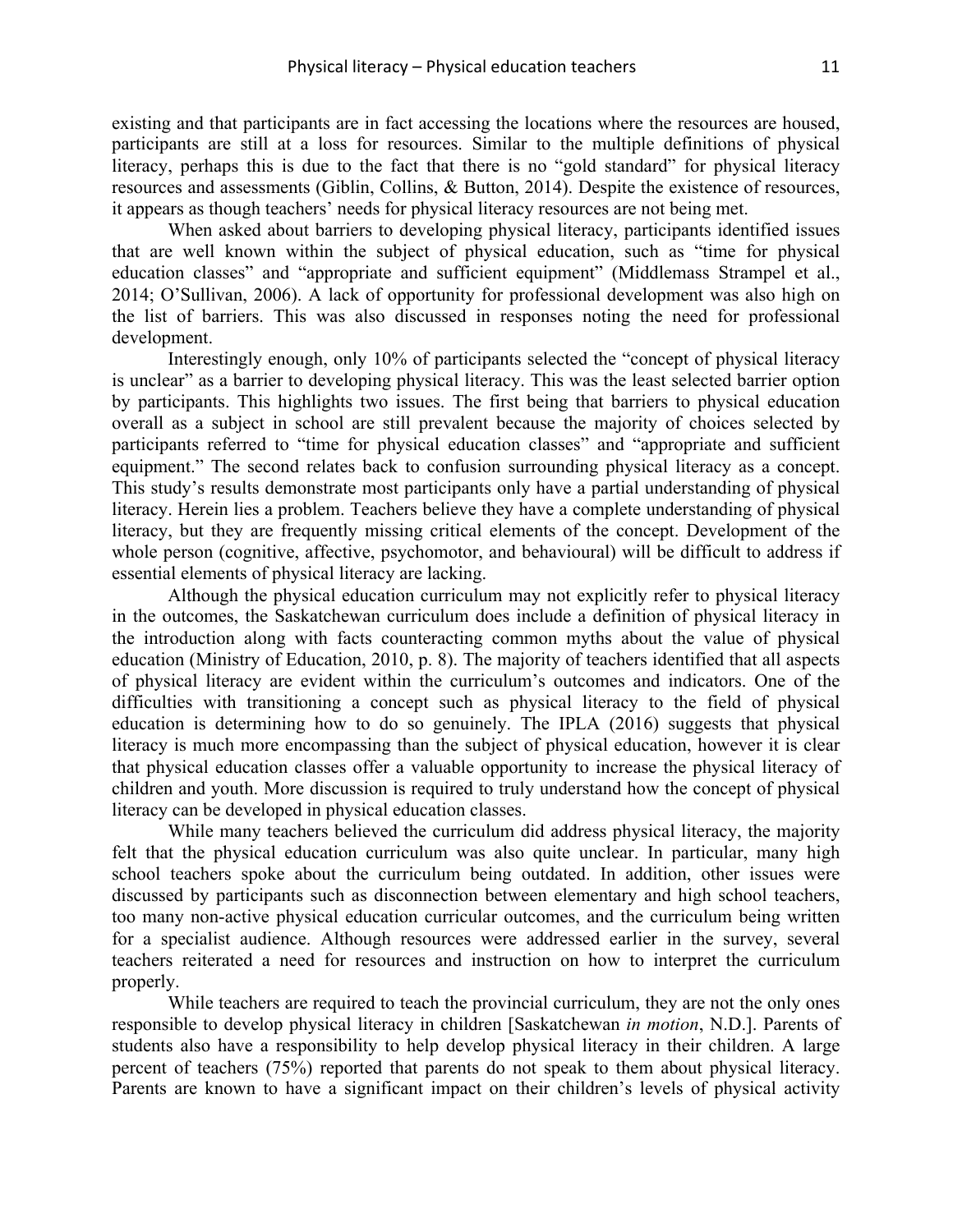(Whitehead, 2010), thus it is essential parents are aware of physical literacy. One participant in this study mentioned, "most parents still don't know the phrase physical literacy and still talk only of physical activity and physical fitness*.*" Because parents play such a prominent role, it is imperative that teachers, coaches, and recreation leaders educate and promote the importance of physical literacy to parents.

Communities also have a responsibility in developing physical literacy. Responses in this study demonstrated a lack of communication between schools and the community. Most teachers were not aware of community initiatives focused on the development of physical literacy. This may be due to the fact that communities do not have programs focusing on physical literacy development or because there is limited collaboration occurring between the community and education sectors. Saskatchewan *in motion* (N.D.) developed a model where responsibility for children's physical activity is shared between the parents, school, and community.

At the conclusion of the survey, teachers were provided with an opportunity to pose questions about physical literacy. Teachers had a wide variety of questions such as "How do I teach physical literacy?" "Isn't it just teaching physical education?" "What does it look like in my gym?" A large number of teachers wanted more information on "how to teach physical literacy in the gym" and how to assess physical literacy in their physical education classes. These questions further demonstrate the confusion around the concept of physical literacy and may also indicate that those who are currently working in schools in the province are not accessing current resources. While these questions may not be the same for all teachers in Canada, they demonstrate that in the province of Saskatchewan teachers have a strong desire to learn about physical literacy and how to develop physical literacy effectively in their students.

# **Limitations of the Present Study and Future Recommendations**

The findings are restricted to the province of Saskatchewan. The questionnaire was designed for Saskatchewan and the questions specifically asked about the provincial curriculum and how these provincial teachers deliver physical education. Different provinces have different physical education curricula, therefore these findings may not translate to all other provinces. However, results may inform educators in other provinces about the need for education and advocacy surrounding physical literacy.

Additional limitations included the low number of generalists responding to the survey, as well as the number of valid responses. The majority of the participants identified themselves as specialists, however as aforementioned, generalist teachers instruct a large portion of physical education classes. Despite the quantitative evidence indicating no difference between specialist or generalist teachers, having a larger sample of the population may have provided a more comprehensive review of existing perceptions regarding physical literacy. Because this study was based solely on a questionnaire, it was not possible to discuss responses further with participants. Future work may benefit from the rich data collected in post-questionnaire interviews to supplement these findings.

Furthermore, it is recommended that diverse sectors work together to seamlessly support children in developing physical literacy. The lack of knowledge and possible lack of community programming identifies that more education about physical literacy is necessary on a global scale, beyond the teacher population. Parents did not use the term physical literacy, and steps need to be taken to increase awareness regarding physical literacy. Communication between the school, home, and community needs to occur for this to happen.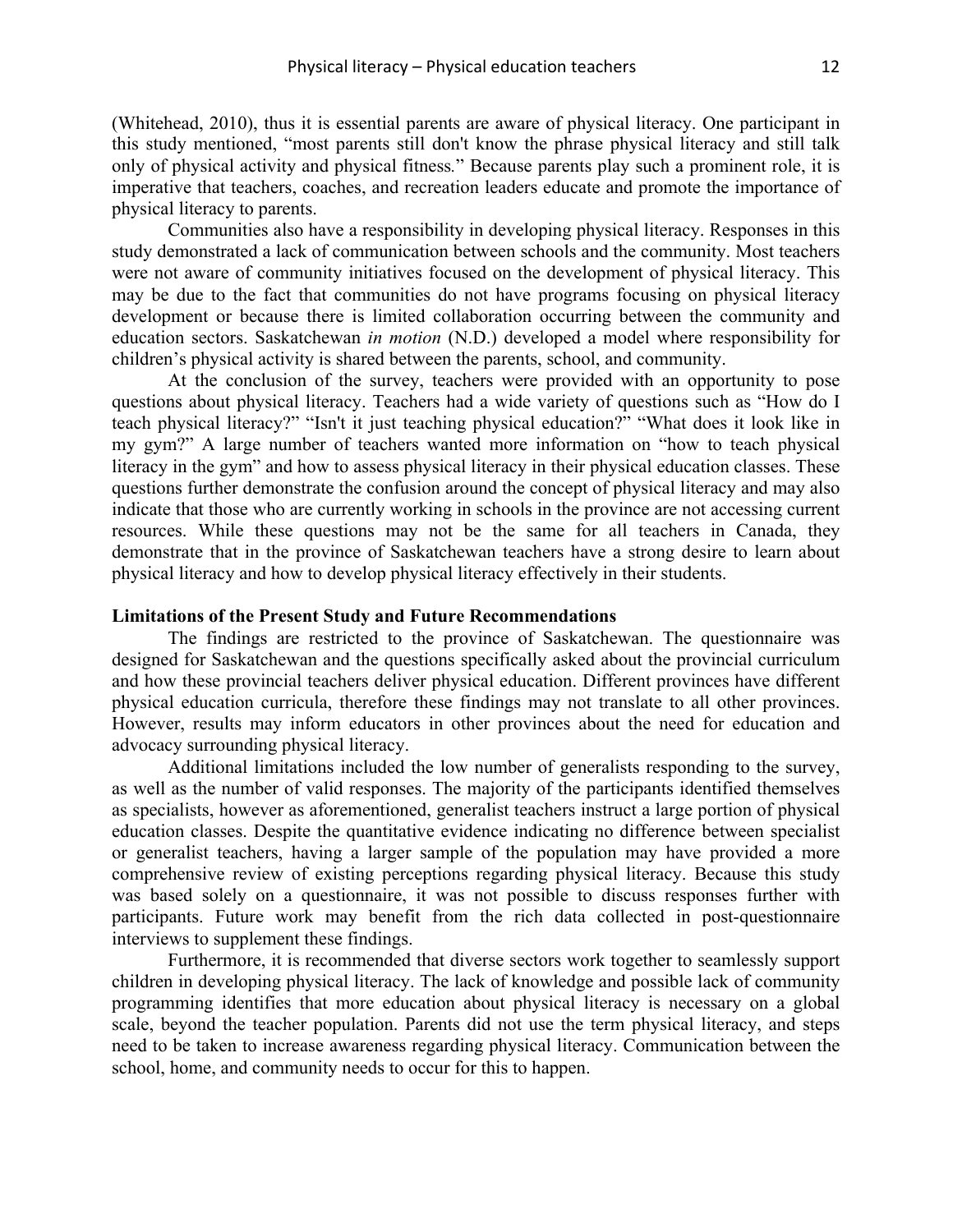Some additional suggestions for future work include taking a closer look at teacher preparation programs to determine if physical literacy is being addressed effectively and to look at physical education professional development opportunities to determine if these are effective at educating about physical literacy; and if these opportunities currently exist for teachers.

# **Conclusions**

Teachers of physical education play a critical role in the development of physical literacy in children and youth. The results of this study demonstrate that further work has to be done to ensure teachers fully comprehend the concept of physical literacy. Because physical literacy is viewed as the gateway to active participation, teachers must be cognizant of all of the facets of physical literacy (Kriellaars, 2014). Efforts are needed to help teachers increase their understanding of physical literacy so that they may then create rich, authentic physically literate experiences to develop students' physical literacy resulting in the engagement of lifelong physical activity.

Acknowledgements Funded by the Social Sciences and Humanities Research Council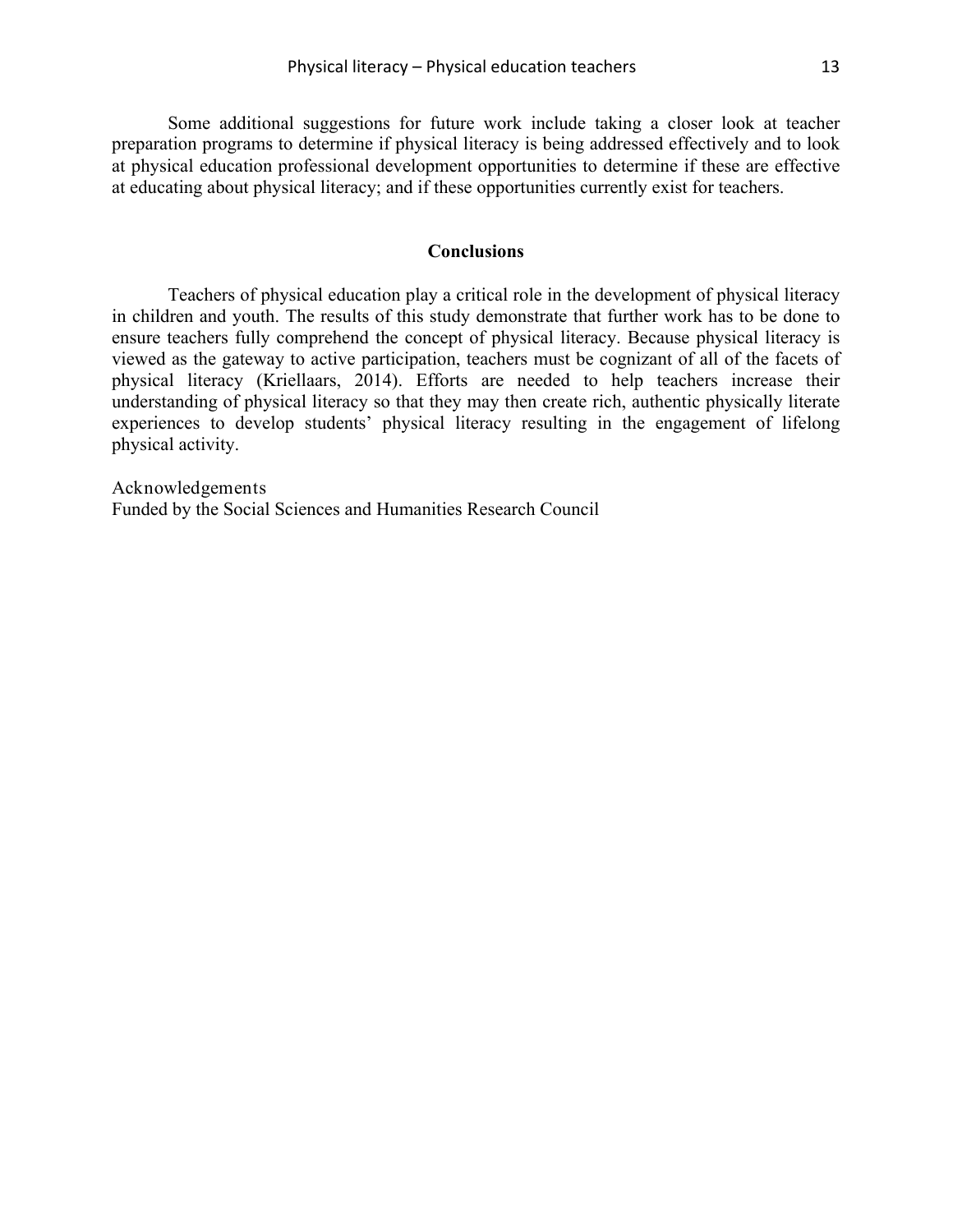# **References**

Active for Life. (2015). Physical Literacy. Retrieved from www.activeforlife.com

- Armour, K.M., & Duncombe, R. (2004). Teachers' continuing professional development in primary physical education: lessons from present and past to inform the future. *Physical Education and Sport Pedagogy, 9*(1), 3-21, doi: 10.1080/1740898042000208098
- Armour, K.M., & Yelling, M.R. (2004). Continuing professional development for experienced physical education teachers: towards effective provision. *Sport, Education and Society, 9*(1), 95-114. doi: 10.1080/1357332042000175836
- Aspen Institute. (2015). *Physical literacy in the United States. A model, strategic plan, and call to action.* Retrieved from

http://aspenprojectplay.rog/sites/default/files/PhysicalLiteracy\_AspenInstitute.pdf

- Cameron, C., Craig, C. L., Coles, C., & Cragg, S. (2003). Increasing physical activity: Encouraging physical activity through school. *Ottawa: Canadian Fitness and Lifestyle Research Institute*.
- Canadian Sport for Life. (CS4L, 2014). Long-term athlete development 2.0 resource paper. Canadian Sport Centres. ISBN 0-9738274-0-8 http://canadiansportforlife.ca/sites/default/files/resources/CS4L%20Resource%20Paper.p df
- Constantinides, P., Montalvo, R., & Silverman, S. (2013). Teaching processes in elementary physical education classes taught by specialists and nonspecialists. *Teaching and Teacher Education, 36,* 68-76. doi: http://dx.doi.org/10.1016/j.tate.2013.07.004
- Cothran, D.J., Kulinna, P.H., & Garn, A.C. (2010). Classroom teachers and physical activity integration. *Teaching and Teacher Education, 26,* 1381-1388.
- Creswell, J. W. (2014). *Research design: Qualitative, quantitative, and mixed methods approaches* ( $4<sup>th</sup>$  ed.). Thousand Oaks, CA: Sage.
- Creswell, J. W., & Plano Clark, V. L. (2011). *Designing and conducting mixed methods research* (2nd ed.). Thousand Oaks, CA: Sage.
- Decorby, K., Halas, J., Dixon, S., Wintrup, L., & Janzen, H. (2005). Classroom teachers and the challenges of delivering quality PE. *The Journal of Educational Research, 98* (4), 208- 221.
- Faucette, N., Nugent, P., Sallis, J.F., & McKenzie, T.L. (2002). "I'd rather chew on aluminum foil." Overcoming classroom teachers' resistance to teaching physical education. *Journal of Teaching in Physical Education,* 287-308.
- Giblin, S., Collins, D., & Button, C. (2014). Physical literacy: Importance, assessment, and future directions. *Sports Medicine,* 1-8. doi: 10.1007/s40279-014-0205-7
- Graham, G., Holt/Hale, S., & Parker, M. (2013). *Children moving. A reflective approach to teaching physical education* (9<sup>th</sup> ed.). New York, USA: McGraw Hill Companies.
- Growing Young Movers. (N.D.). Retrieved from http://growingyoungmovers.com
- Higgs, C., Balyi, I. & Way, R. (2008). *Developing physical literacy: A guide for parents of children ages 0 to 12: A supplement to Canadian sport for life.* Vancouver, Canada: Canadian Sport Centres.
- International Physical Literacy Association. (IPLA; 2016, October). Why is physical literacy not just physical education? [Web log post]. Retrieved from https://www.physicalliteracy.org.uk/physical-literacy-not-just-physical-education/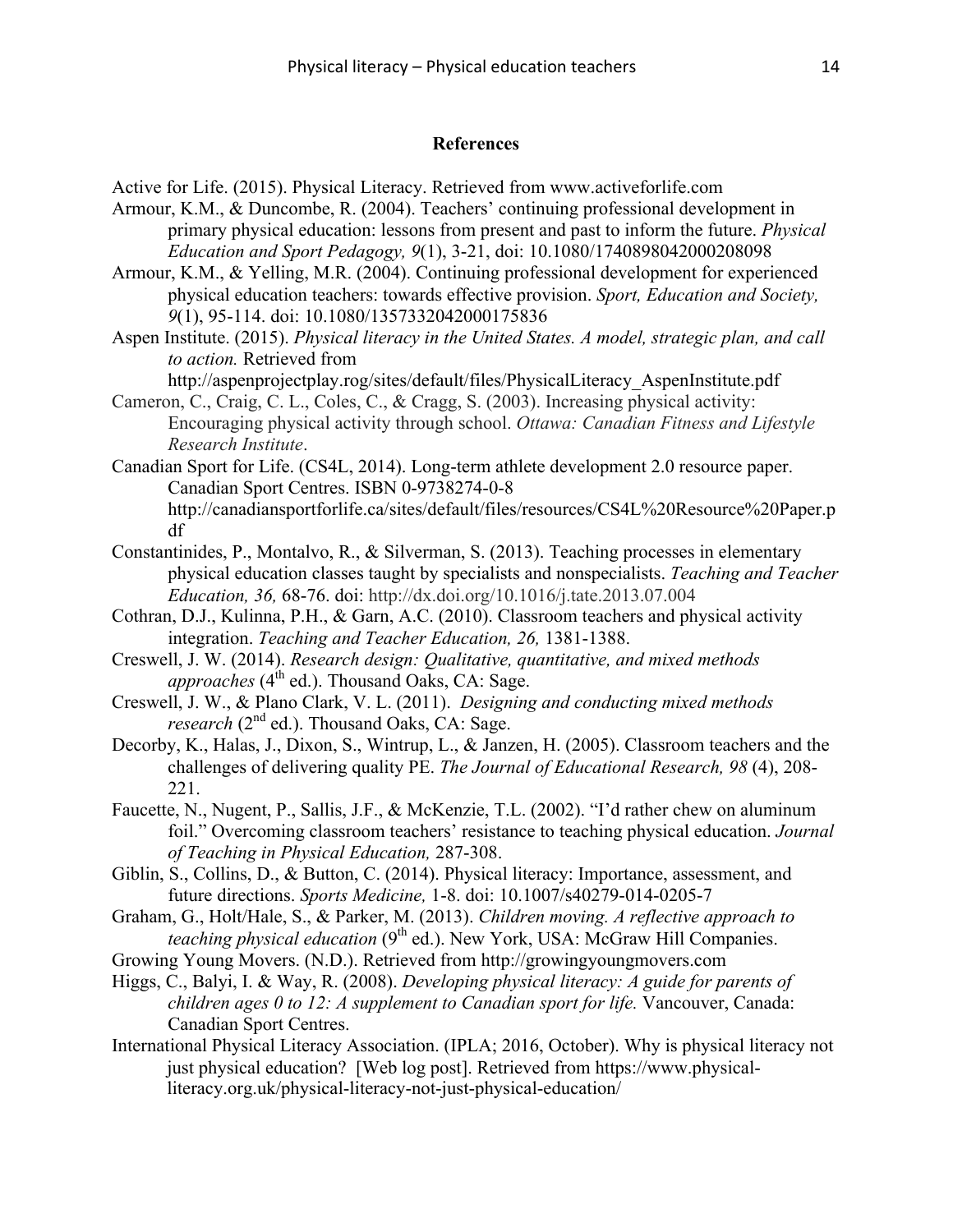- Jin, A. (2013). Physical education curriculum reform in China: A perspective from physical education teachers. *Physical Education and Sport Pedagogy, 18 (*1), 15-27.
- Kriellaars, D. (2014, November). *Physical Literacy 101.* Workshop session presented at the Physical Literacy mini summit held by Partners for Physical Literacy, Regina, SK.
- Lounsbery, M.A.F., & McKenzie, T. L. (2015). Physically literate and physically educated: A rose by any other name? *Journal of Sport and Health Science 4* (2015), 139-144. doi: http://dx.doi.org/10.1016/j.jshs.2015.02.002
- Mandigo, J., Francis, N., Lodewyk, K., & Lopez, R. (2009). *Position paper physical literacy for educators*. Physical and Health Education Canada.
- McCaffery, M., & Singleton, E. (2013). Why are we doing this anyway? Physical literacy, monism, and perceived physical competence for Ontario's elementary students. *Physical and Health Education Journal, 79*(3), 6-12.
- Middlemass Strampel, C. M., Martin, L., Johnson, M. J., Iancu, H. D., Babineau, C., & Carpenter, J. G. (2014). Teacher perceived barriers and potential solutions to implementing daily physical activity in elementary schools. *Physical & Health Education Journal*, *80* (1), 14.
- Ministry of Education. (2010). *Physical education 4.* Retrieved from https://www.edonline.sk.ca/bbcswebdav/library/curricula/English/Physical\_Education/Ph ysical\_Education\_4\_2010.pdf
- Morgan, P., & Bourke, S. (2008). Non-specialist teachers' confidence to teach PE: the nature and influence of personal school experiences in PE. *Physical Education and Sport Pedagogy, 13*(1), 1-29. doi: 10.1080/17408980701345550
- Morgan, P., & Hansen, V. (2007). Recommendations to improve primary school physical education: Classroom teachers' perspective. *The Journal of Educational Research, 101* (2), 99-108. doi: 10.3200/JOER.101.2.99-112
- Mount Royal. (N.D.). Retrieved from http://www.mtroyal.ca/ProgramsCourses/FacultiesSchoolsCentres/HealthCommunityEdu cation/Programs/PhysicalLiteracy/index.htm
- O'Sullivan, M. (2006). Professional lives of Irish physical education teachers: stories of resilience, respect and resignation. *Physical Education and Sport Pedagogy, 11*(3), 265- 284. doi: 10.1080/17408980600986314
- ParticipACTION. (2015). The Biggest Risk is Keeping Kids Indoors. The 2015 ParticipACTION Report Card on Physical Activity for Children and Youth. Toronto: ParticipACTION.
- ParticipACTION, Sport for Life Society, Healthy Active Living and Obesity Research Group, Physical and Health Education Canada, Canadian Parks and Recreation Association, & Ontario Society of Physical Activity Promoters in Public Health. (2015). Canada's physical literacy consensus statement. Retrieved from http://www.physicalliteracy.ca/sites/default/files/Consensus-Handout-EN-WEB\_1.pdf
- PHE Canada. (N.D.). Physical literacy. Retrieved from http://www.phecanada.ca/programs/physical-literacy
- Roetert, E.P., & Jefferies, S.C. (2014). Embracing physical literacy. *Journal of Physical Education, Recreation and Dance, 85* (8), 38-40.
- Sallis, J., McKenzie, T., Alcaraz, J., Kolody, B., Faucette, N., & Hovell, M. (1997). The effects of a 2-year physical education program (SPARK) on physical activity and fitness in elementary school students. *American Journal of Public Health, 87* (8), 1328-1334.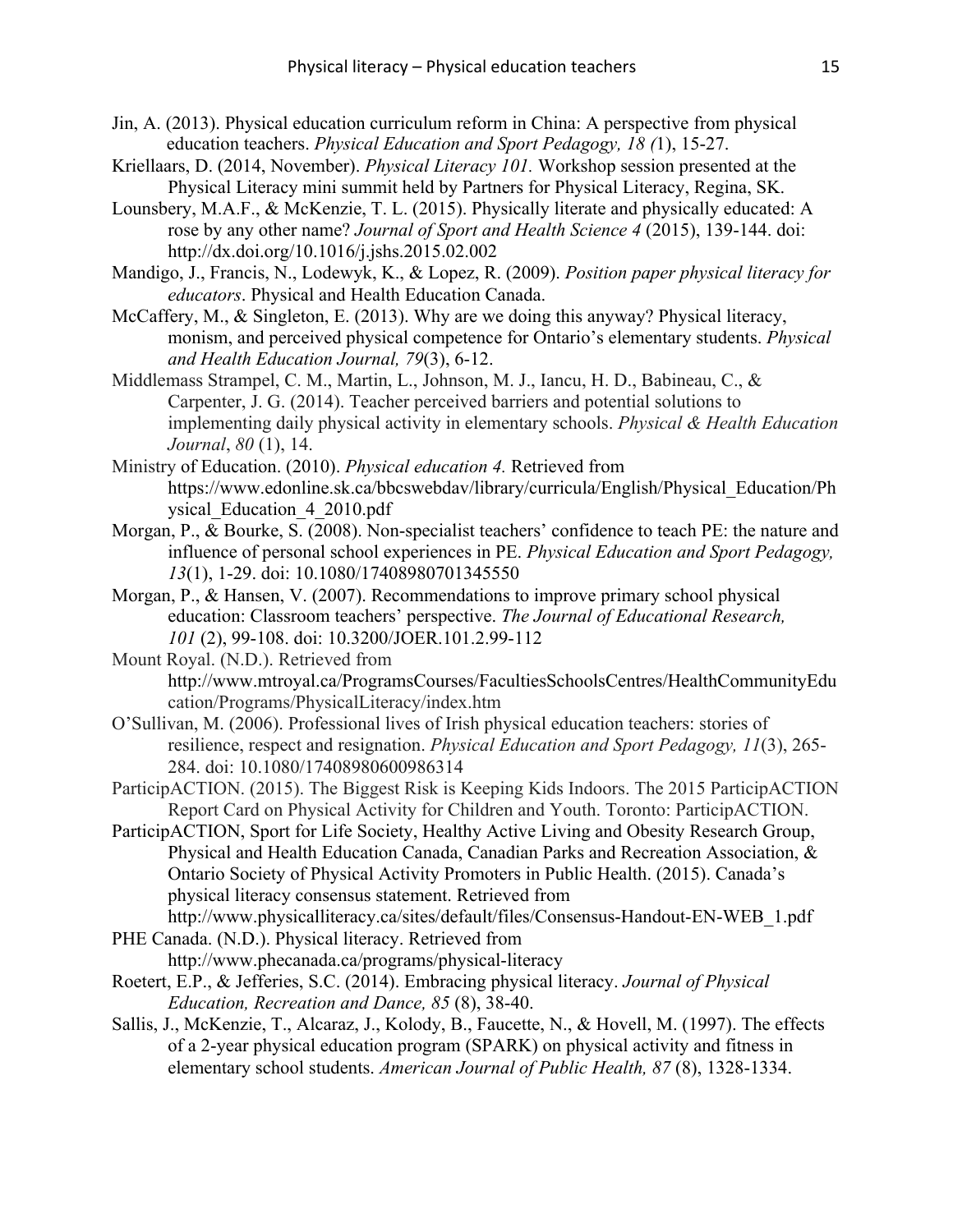- Saskatchewan *in motion*. (N.D.). 30-30-30. Retrieved from http://www.saskatchewaninmotion.ca/get-involved/30-30-30
- SPEA. (2015). Saskatchewan physical education association. Retrieved from http://www.speaonline.ca
- Stanec, A.D., & Murray-Orr, A. (2011). Elementary generalists' perceptions of integrating physical literacy into their classrooms and collaborating with physical education specialists. *PHEnex Journal, 3* (1), 1-18.
- Tristani, L., & Fraser-Thomas, J. (2014). Exploring physical literacy from the perspectives of new teachers: "Something that was talked about but never really understood." [Abstract] *Journal of Physical Activity and Health, 11* (Suppl 1), S126-S198.
- UNESCO. (2015). *Quality physical education: Guidelines for policy makers*. Retrieved from http://www.phecanada.ca/sites/default/files/unesco\_qpe.pdf
- Vincent, W.J., & Weir, J.P. (2012). *Statistics in kinesiology*. (4<sup>th</sup> ed.). Champaign, IL: Human Kinetics.
- Whitehead, M. (2001). The concept of physical literacy. *European Journal of Physical Education, 6* (2), 127-138.
- Whitehead, M. (2007). Physical literacy. Philosophical considerations in relation to the development of self, universality and propositional knowledge. *Sport Ethics and Philosophy. 1* (3), 281-298.
- Whitehead, M.E. (2010) (1<sup>st</sup> ed.) *Physical literacy: Throughout the lifecourse*. London: Routledge.
- Wright, L.J.M. (2004). Preserving the value of happiness in primary school physical education. *Physical Education and Sport Pedagogy, 9*(2), 149-163. doi: 10.1080/1740898042000294967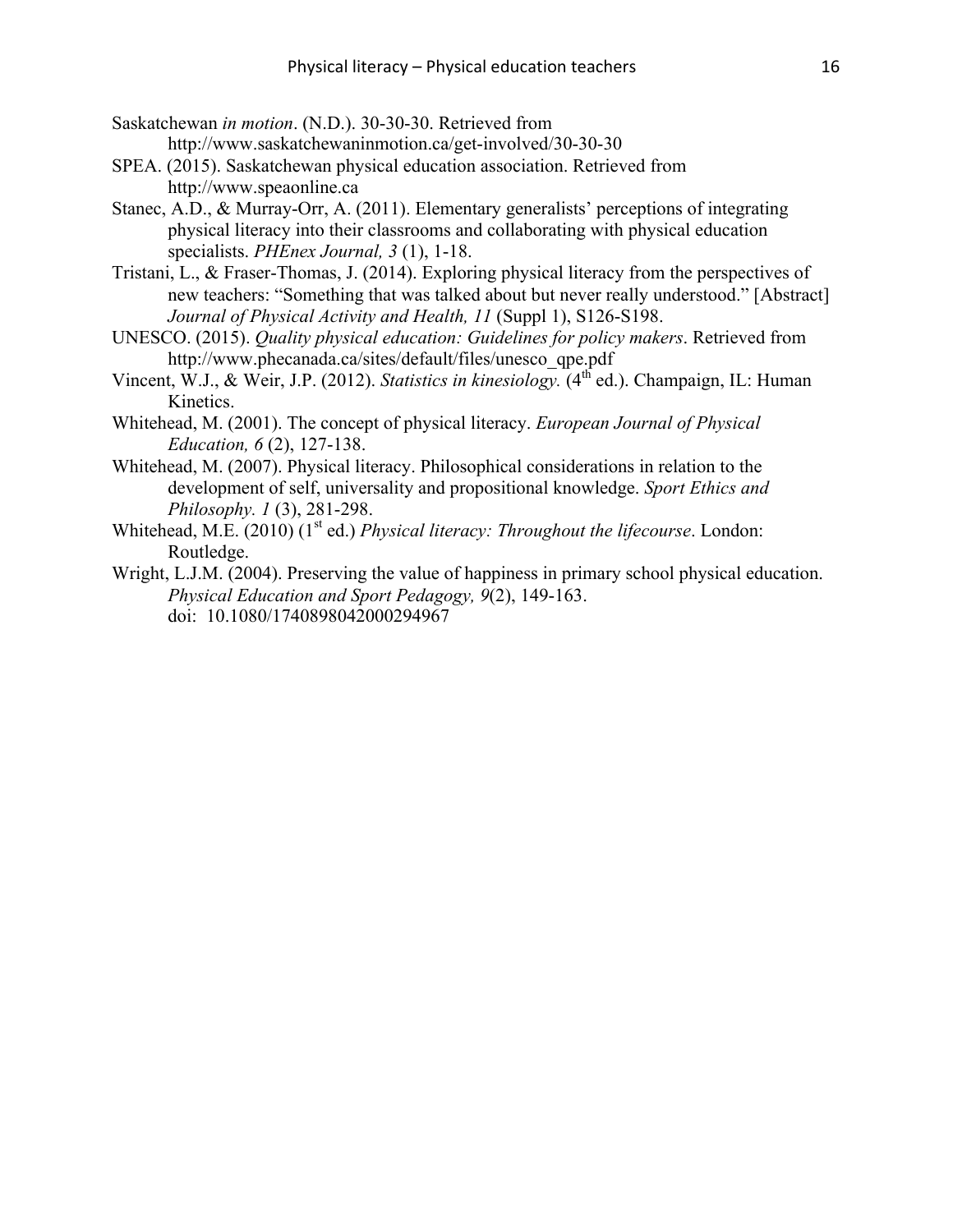# **Appendix A: Physical Literacy Questionnaire**

- 1. I have read and understand the description of the research study provided above. I have been provided with an opportunity to ask questions and my questions have been answered satisfactorily. I agree to participate in the study described above, understanding that I may withdraw my consent prior to the dissemination of the results. Please print this consent form for your records. I consent to participate in the following survey.
- 2. Gender
- 3. Age
- 4. Years of Teaching
- 5. What grade (s) are you currently teaching?
- 6. Educational background
- a. B.Ed. (major in PE)
- b. B.Ed. (minor in PE)
- c. B.Ed. (no emphasis in PE)
- d. B.Sc. Kin or BPE
- e. PHD
- f. Other, please specify
- 7. Please describe your current school PE context by indicating who is responsible for the instruction of PE programs.
- a. Classroom Teacher
- b. Full time specialist
- c. Part-time specialist
- d. External provider
- e. Other, please specify
- 8. KNOWLEDGE: What does physical literacy mean to you?
- 9. PRACTICE: Keeping PHE Canada's definition of physical literacy in mind, how does your instruction develop physical literacy in the gymnasium during physical education?
- 10. RESOURCES: What resources or supports do you need to effectively develop physical literacy in your students? [Select all that apply]
- a. Lesson Plans
- b. Activities
- c. PD Workshops
- d. Assessment tools
- e. Online resources
- f. Video demonstrations
- g. Other, please specify